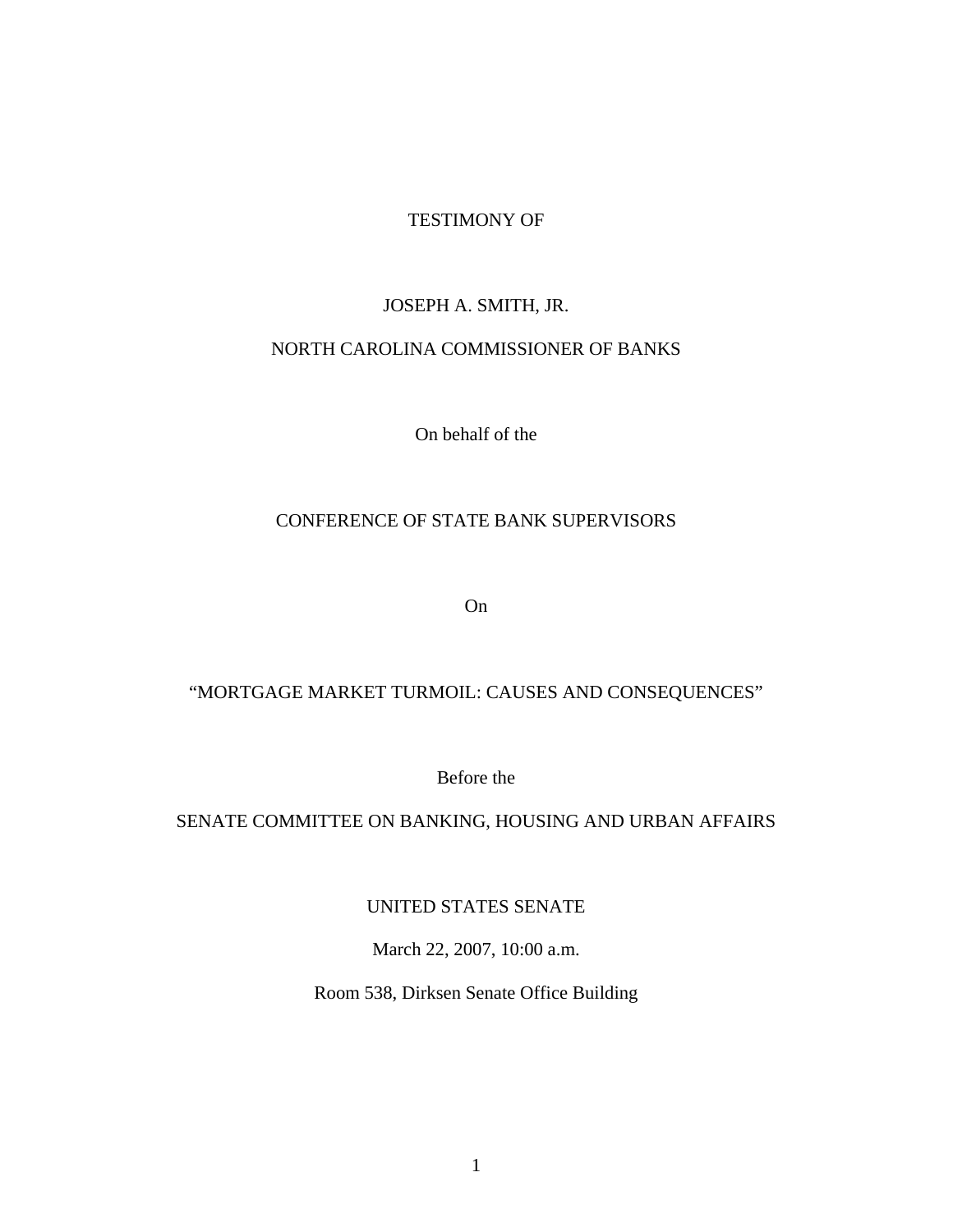#### **Introduction**

 $\overline{a}$ 

 Good morning, Chairman Dodd, Ranking Member Shelby, my senator from North Carolina, Senator Dole, and other distinguished members of the Committee. My name is Joseph A. Smith, Jr., and I serve as the Commissioner of Banks for the State of North Carolina. I am pleased to testify today on behalf of the Conference of State Bank Supervisors (CSBS).

 CSBS is the professional association of state officials responsible for chartering, supervising, and regulating the nation's 6,206 state-chartered commercial and savings banks, and 400 state-licensed foreign banking offices nationwide. For more than a century, CSBS has given state bank supervisors a national forum to coordinate, communicate, advocate and educate on behalf of state bank regulation.

 In addition to regulating banks, 49 states plus the District of Columbia currently provide regulatory oversight of the residential mortgage industry. The one exception is Alaska, which is currently working toward a legislative solution. Under state jurisdiction are more than 90,000 mortgage companies with 63,000 branches and 280,000 loan officers and other professionals. $<sup>1</sup>$ </sup>

 I am particularly interested in the topic of today's hearing because North Carolina has been a leader in providing protection of residential mortgage borrowers. The North Carolina General Assembly adopted a groundbreaking anti-predatory lending law in 1999 and a companion licensing regulatory statute, the Mortgage Lending Act, in 2001. As the Commissioner of Banks, I supervised the implementation of the Mortgage Lending Act's

<sup>&</sup>lt;sup>1</sup> The above numbers do not include the State of California's Department of Real Estate's approximately 480,000 licensed real estate agents who could also function as a mortgage broker under their license.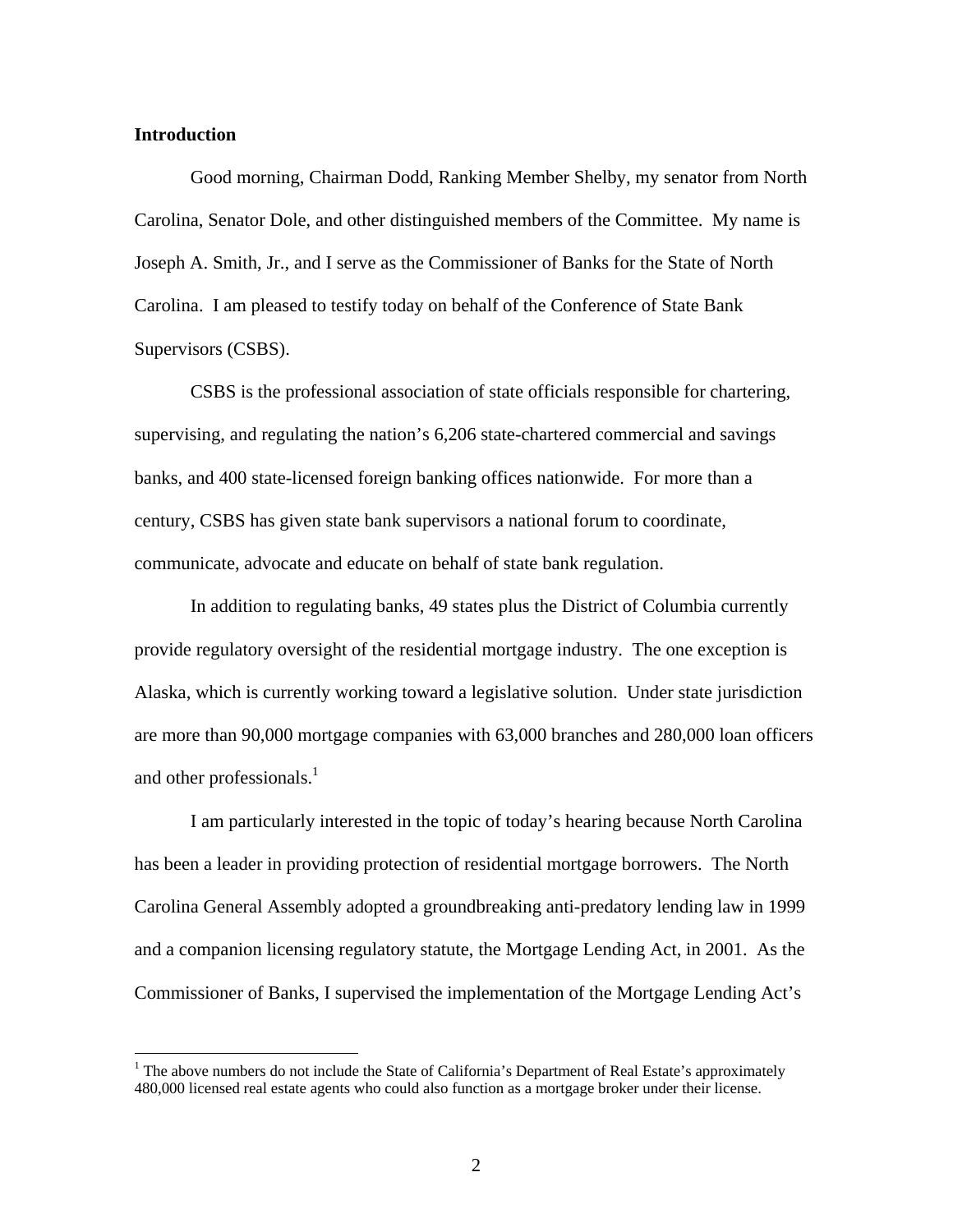licensing provisions in 2002 and the subsequent development of examination and supervision procedures. As of the end of 2006, my office has licensed and regulated over 1,600 mortgage lending and brokerage firms and over 16,000 individual loan officers under the Mortgage Lending Act.

 Mr. Chairman, I will do my best to respond to your invitation to testify today by addressing the origins of the current situation in the subprime market and the subsequent state supervisory responses. I would also like to discuss actions that are being taken by state regulators and law enforcement agencies to address the market's problems and suggested actions that may be taken by Congress.

Specifically, I will make the following four points today:

- 1. The mortgage market has changed dramatically over the past two decades. The majority of loans are now originated by mortgage brokers and lenders at a local level and are financed by Wall Street firms that operate at a global level. This market evolution has many positive effects for consumers and the economy, but in some cases it has also resulted in the improvident lending practices currently witnessed in some sectors of the subprime loan market.
- 2. States have been the first responders to this market evolution. States have led the fight to reign in abusive lending through predatory lending laws, licensing and supervision of mortgage lenders and brokers, and through enforcement of consumer protection laws. I will describe a few of these efforts later in my testimony. State regulators are working collaboratively and effectively on many fronts with each other and our federal counterparts.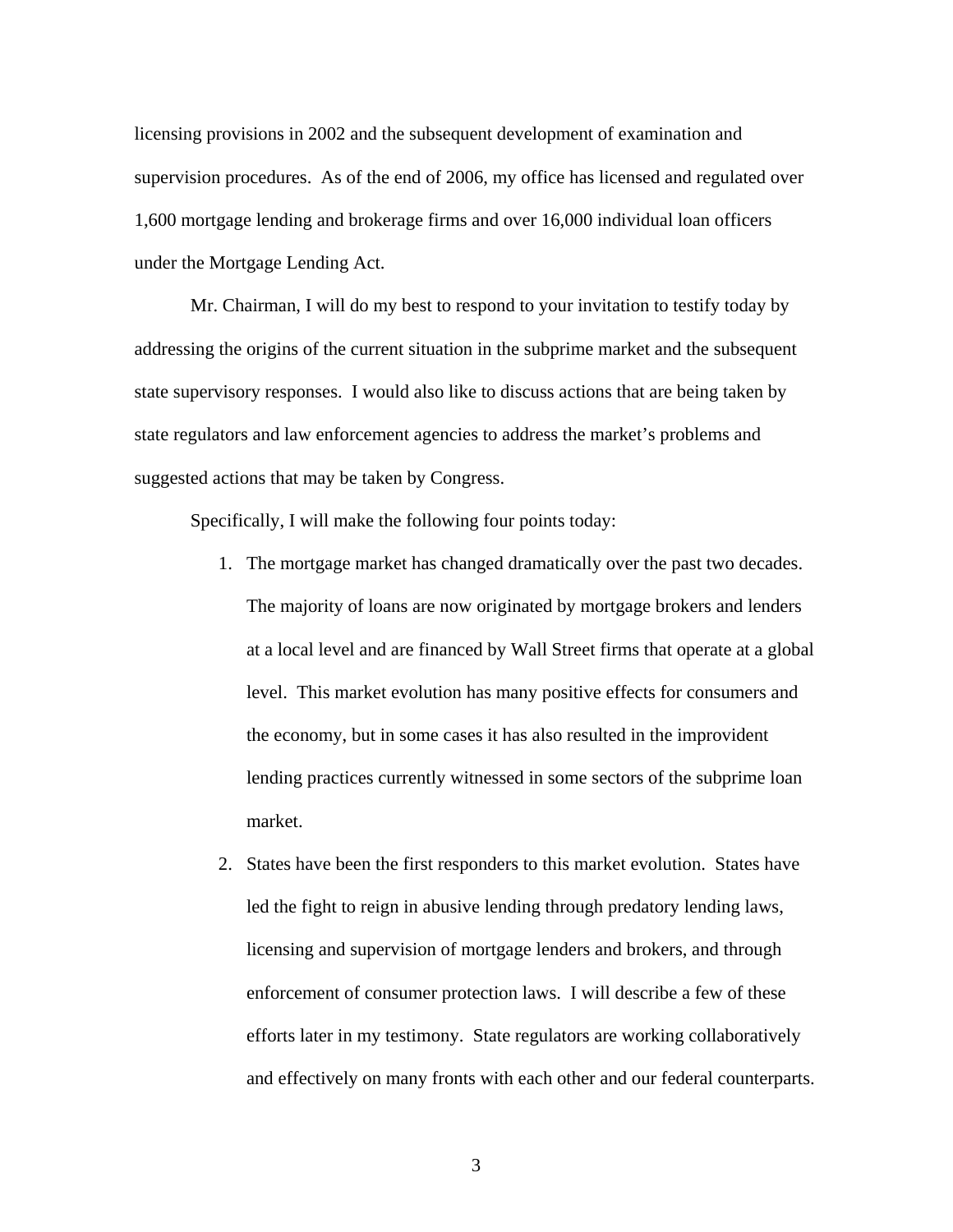My fellow state supervisors and I welcome coordination with our federal counterparts to promote responsible lending across the residential mortgage industry. Unfortunately, state efforts to curb predatory or abusive lending have been hampered by federal preemption and/or sufficient state-federal coordination. Federal law and regulations have made it harder to protect borrowers against predatory lending and to promote sound underwriting practices. This is not an excuse, but a fact. We are encouraged, however, by your Committee's interest in mortgage supervision.

- 3. State government agencies and not-for-profit organizations are best positioned to develop and determine proper rescue techniques to provide relief to hard-working homeowners that have a reasonable likelihood of sustaining homeownership. My message to consumers is that you can work with your mortgage servicer on your payment problems before you reach foreclosure.
- 4. Going forward, I believe Congress can improve the mortgage market dramatically with a few actions, such as:
	- a. Establishing a predatory lending regime similar to the one adopted in my home state of North Carolina and suggested by legislation sponsored by House Financial Services Committee Chairman Barney Frank and two of my representatives, Representative Brad Miller and Representative Melvin Watt last year;
	- b. Increase consumer representation when obtaining a mortgage through education, counseling, and/or improved disclosures,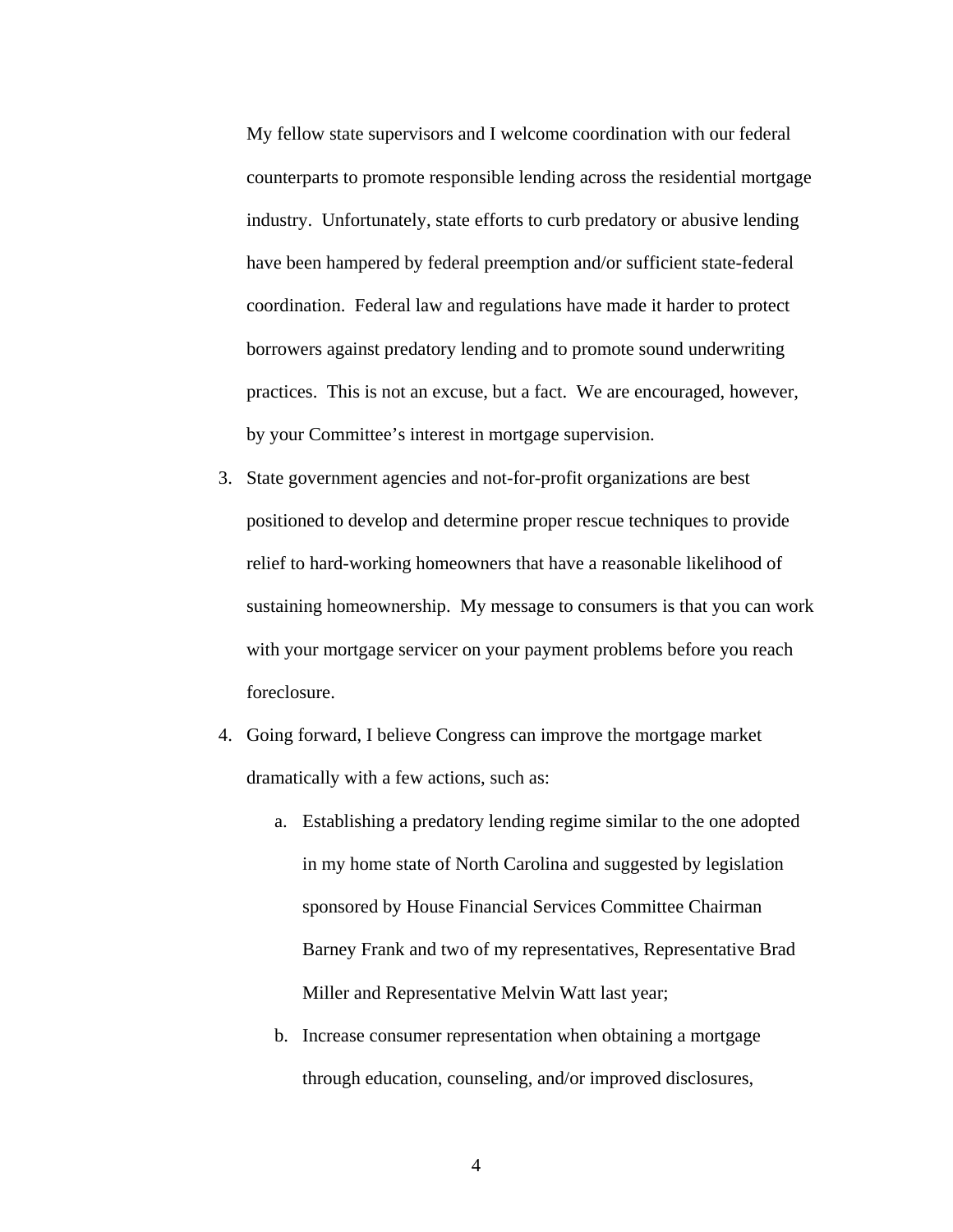especially in the subprime market. My experiences in North Carolina have indicated that the complexity of the mortgage market can make it difficult for borrowers with demonstrated credit problems to make good choices. Policymakers and regulators should simplify the process to purchase a sound loan which will promote sustainable homeownership;

- c. Provide funding and support for the ongoing effort by CSBS and the American Association of Residential Mortgage Regulators  $(AARMR)<sup>2</sup>$  to develop a uniform licensing system for mortgage lenders and brokers; and
- d. Utilize current tools to reach the subprime market through a modernized Federal Housing Administration (FHA), governmentsponsored enterprises (GSEs) financing, and enforcement of consumer protection laws. The subprime market explosion came at the cost of the FHA, as it was unable to offer competitive products for responsible subprime lending. In addition, Congress should encourage the GSEs to promote affordable and sustainable homeownership across the mortgage market.

#### **The Revolution in Residential Mortgage Lending**

 $\overline{a}$ 

 $2$  AARMR is the national organization representing state residential mortgage regulators. AARMR's mission is to promote the exchange of information between and among the executives and employees of the various states who are charged with the responsibility for the administration and regulation of residential mortgage lending, servicing and brokering. More information about the American Association of Residential Mortgage Regulators can be found at: http://www.aarmr.org.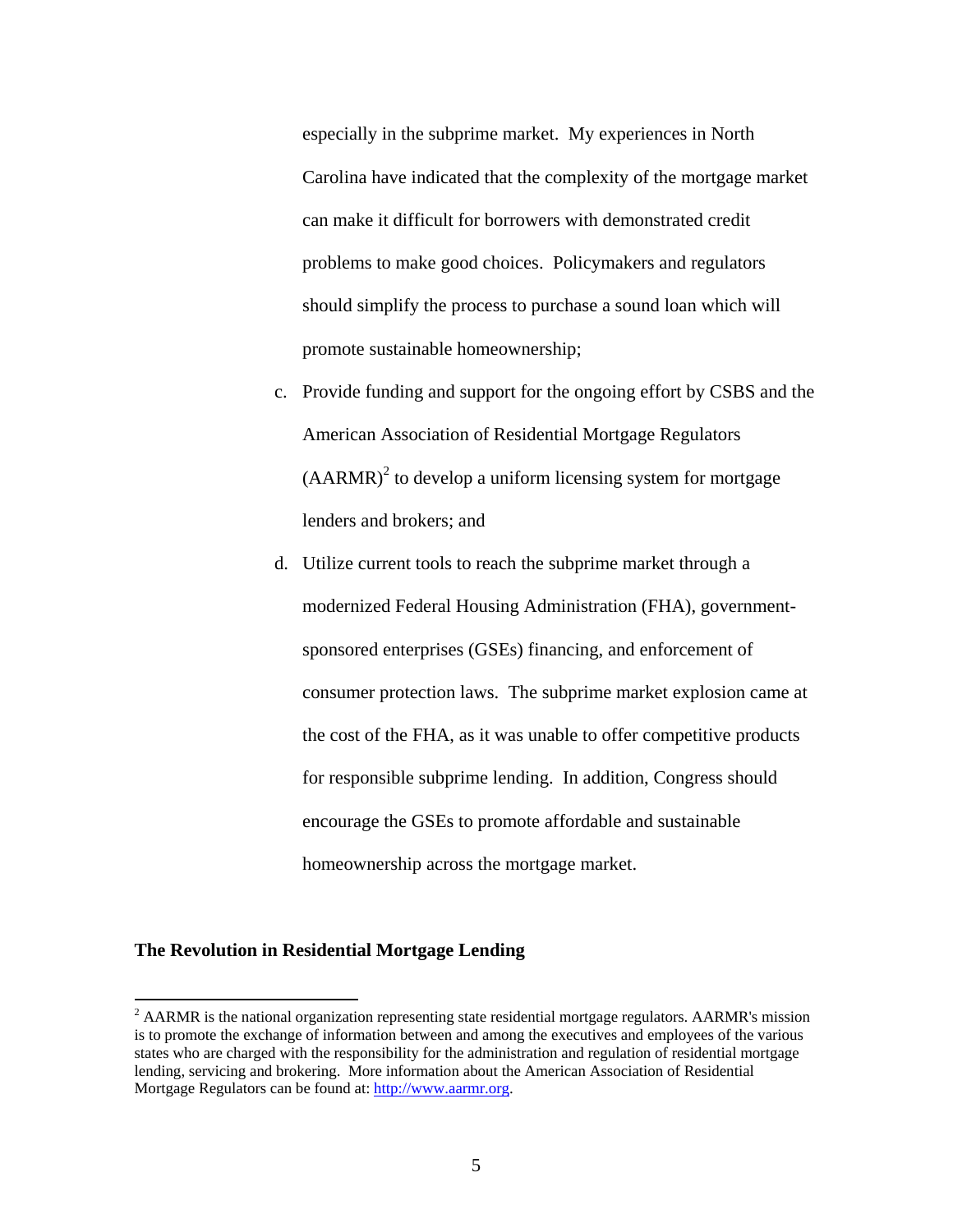To better understand the current situation in the subprime market, we need to review how we got here. The changes in the residential mortgage industry over the past two decades have been dramatic and far-reaching. Over the past two decades, the market has ushered in new players, new products, and now has a bigger impact on the economy as a whole. Twenty years ago, federal and state regulated savings and loans originated most of the residential mortgages. GSEs or agencies such as Fannie Mae, Freddie Mac, and the FHA held a significant percentage of the market share and effectively set standards for the entire industry.

 Advances in information and communications technology have revolutionized the mortgage market. Before the revolution, mortgages were, as a rule, made by depository institutions (generally savings and loans) that held the loans in their own portfolios. Some institutions sold mortgage loans to Fannie Mae and Freddie Mac or had them insured by the FHA, but such activity was subject to the underwriting and recourse policies of the purchasers or insurer. In these circumstances, there was a unity of risk and reward: the originating institution had to live with the loans it made. Subsequent to the savings and loan crisis in the 1980s, the origination of mortgage loans shifted primarily to mortgage brokers and mortgage lenders. Today, mortgages are "made" in a complex network, funded by capital markets, sold by an array of originators, and touched by many hands, such as servicers and securitizers.

 The explosion of product choices have allowed consumers to now choose between practically any combination of fixed, adjustable, or hybrid adjustable rate and amortizing, non-amortizing, or negatively amortizing mortgages, with terms ranging anywhere from 15 to 50 years. On top of these options, risk-based pricing has allowed more consumers than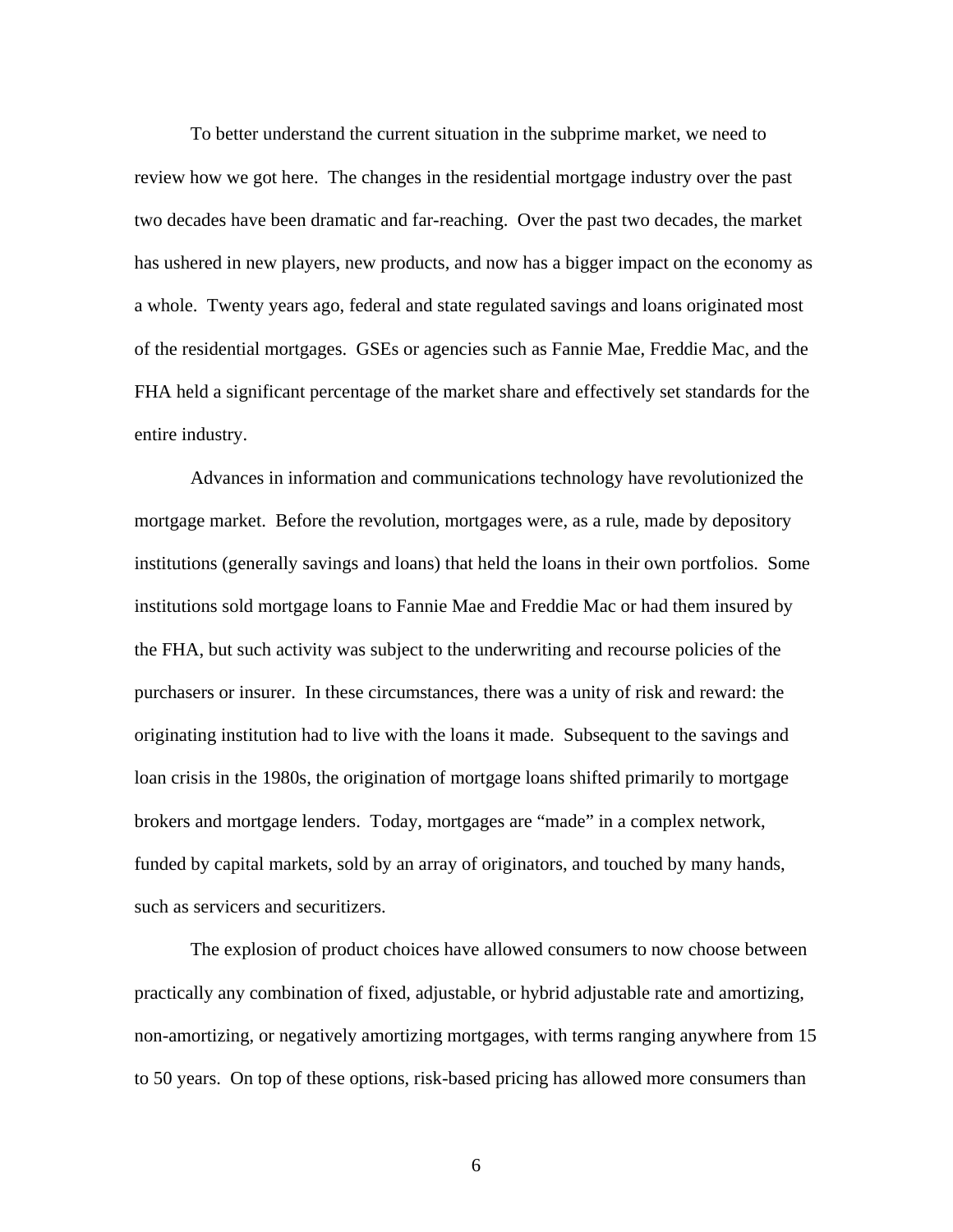ever to qualify for home financing sooner, by trading a lower credit score or down payment for a higher rate.

The volume of loan originations has also increased over this time period. This increase in loan volume was facilitated in part by advances in technology, such as the automated underwriting systems, the increase of mortgage products available to the consumer, the evolution of the subprime market, and an expansion of the holders in the secondary market for mortgage securities, including international investors, hedge funds, and private equity funds.

 The mortgage revolution has brought with it a number of good things: a vast flow of liquidity into the mortgage market, increased availability of mortgage credit, and higher rates of homeownership. It has also brought moral hazard, as the allocation of risk of a mortgage loan default became dispersed through complex contractual arrangements that began with the local mortgage broker, and ultimately ended with a Wall Street investor. This dispersal of risk created opportunities and incentives for some actors to engage in weak underwriting or fraud. As a result, there have been significant increases in fraud and foreclosures.

 I am aware that some industry observers have referred to this situation as a "broker problem." Certainly, the marketing and sales practices of mortgage lenders and brokers as well as increased accountability need to be addressed. The coordinated state and federal guidance begin to address this situation. However, a mortgage broker is only as good as his or her ability to obtain funding for a loan.

 Controls that were in place to govern the market have been overwhelmed by the requirements of a commission-driven origination system and a securitization machine built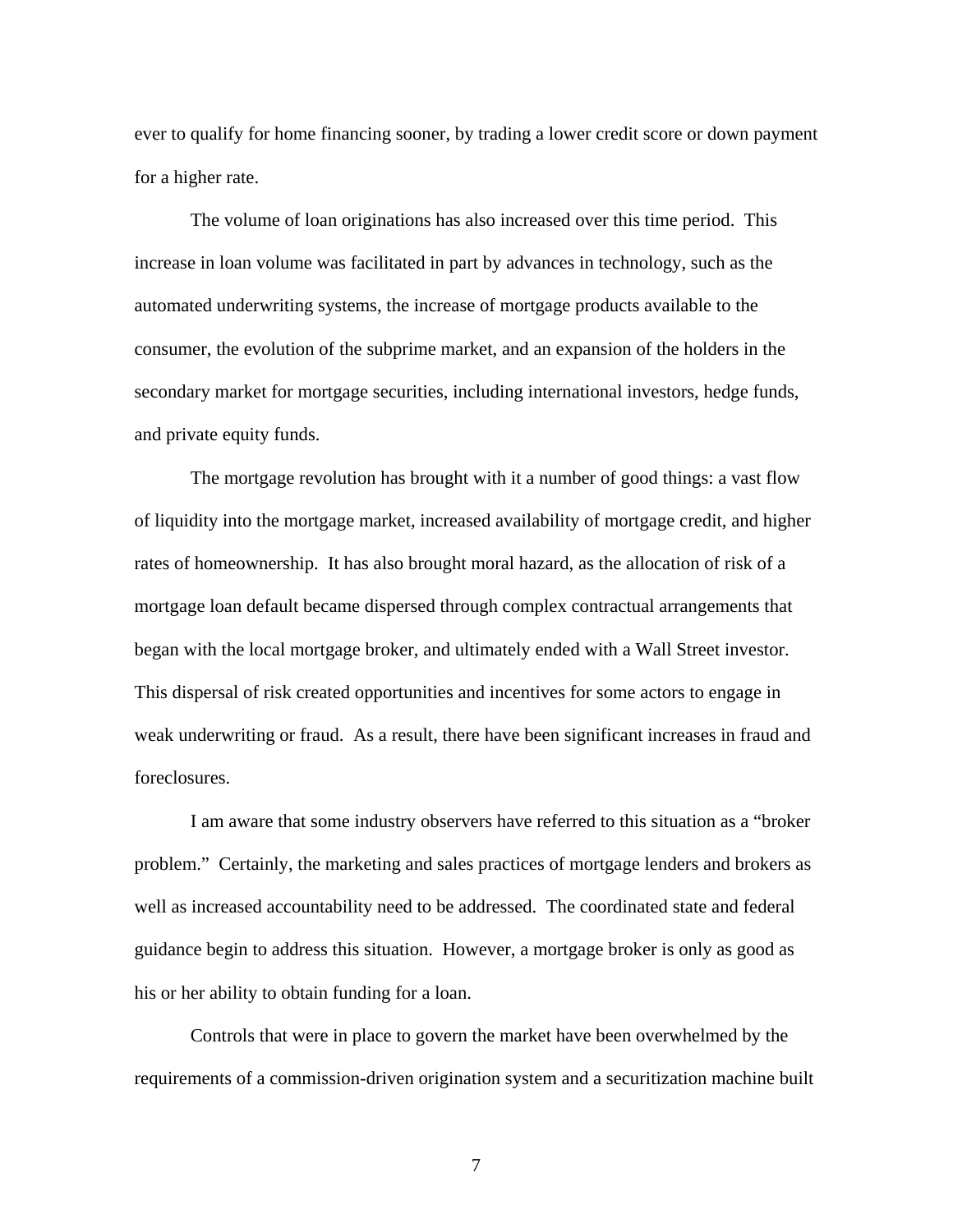for volume. Years of stellar performance created a demand for subprime mortgage securities, and the mortgage origination system responded to supply that demand. In a contest between the uncompromising innovation and marketing of capitalism and the inherent checks and balances of the mortgage market, the more aggressive tenets of capitalism were a clear winner, particularly in the subprime sector.

 Market conditions have changed dramatically and rapidly in the last two years, as interest rates rose at a time of weak income growth and slowing house appreciation. Instead of tightening underwriting controls, subprime brokers and lenders loosened their underwriting and controls to maintain volume in the intensely and brutally competitive residential mortgage marketplace.

The stress test for this system has now begun. Default rates far exceed past experience, and the expectations of investors have soured. Changes in the yield curve and real estate values have reduced or eliminated refinancing as a prop to the market. A number of subprime originators have gone out of business, and the largest subprime lenders have undergone substantial market capital adjustments. Because of risk dispersion through derivatives, it is not yet clear what the extent of the damage will be. Market participants are worried—and for good reason.

#### **Federal Preemption**

 The United States did not arrive at the current disarray in the residential mortgage market overnight and no single party is fully responsible for our current situation. CSBS believes the rapid and drastic changes in the industry created an environment of negligence in lending practices and increased borrower confusion. States stepped in to act as the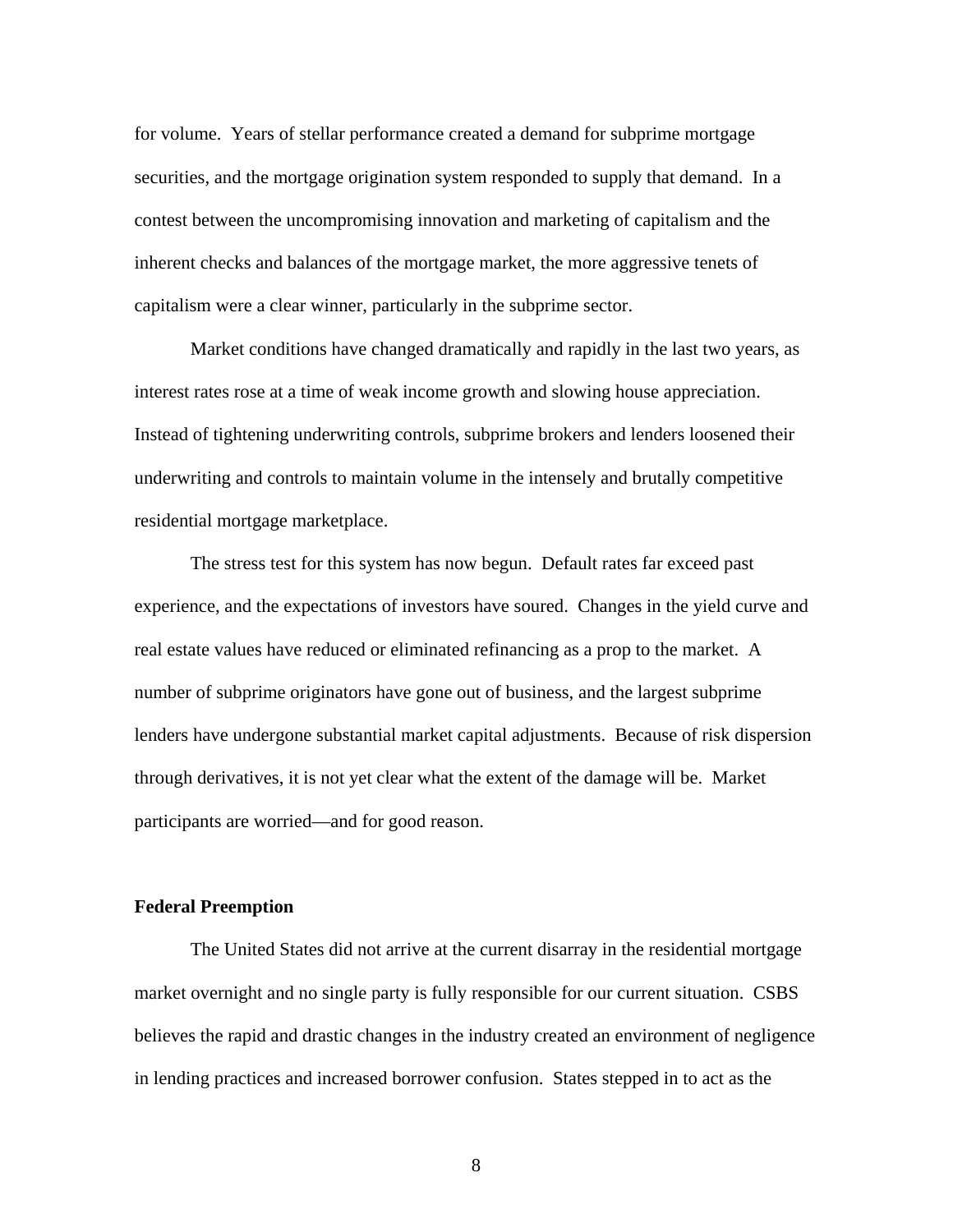primary regulator in this new industry, but have been, and continue to be, hampered by federal preemption. State regulators do not eschew responsibility. It is possible regulators were too lenient as we struggled to find the appropriate balance between promoting homeownership opportunities and protecting consumers. But Congress, federal regulatory agencies, mortgage lenders and brokers, insured depository institutions, and borrowers must all accept a measure of responsibility for aiding in the creation of our current residential mortgage marketplace and for its problems.

 While we are not here to point fingers, CSBS would be remiss if we did not point out that state efforts to regulate the mortgage market have been met with resistance or indifference from federal regulators and even Congress. Here are a few examples:

- The OCC and OTS have taken an aggressive position that federal law preempted state predatory lending laws, even as they apply to mortgage brokers that have originated loans on behalf of lenders and joint ventures of national banks with non-bank mortgage lenders.
- The OCC has supported the preemption of state licensing laws for statechartered operating subsidiaries of national banks. In some cases, operating subsidiaries of national banks have refused to return calls from state regulators.
- The OCC has supported national banks' efforts to resist the enforcement of federal laws by state enforcement action, most notably by then New York Attorney General Spitzer's efforts to investigate fair lending concerns based on Home Mortgage Disclosure Act (HMDA) data.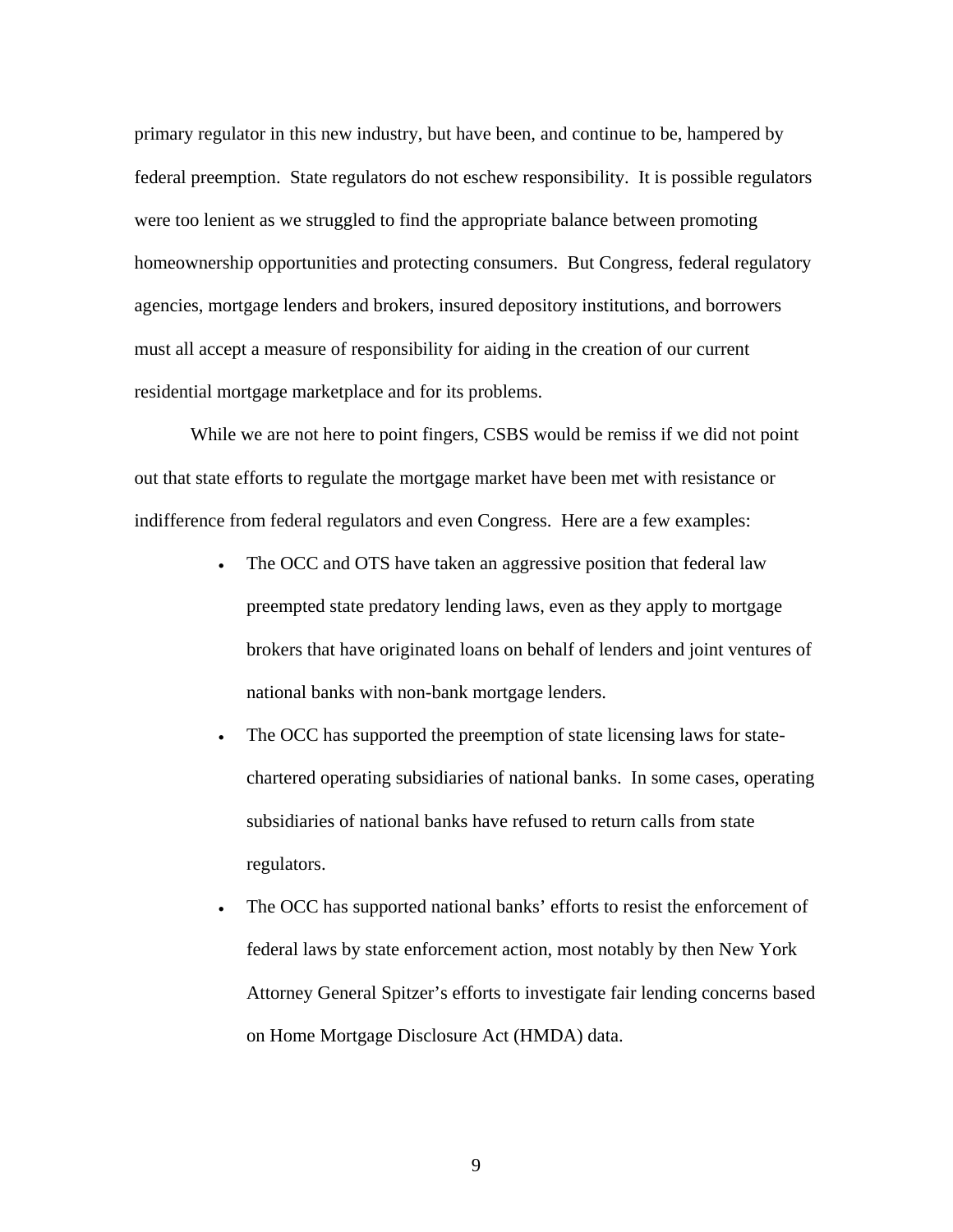This aggressive preemption has not been accompanied by aggressive enforcement of consumer protection, as the federal bank regulators have taken few, if any, significant consumer protection enforcement actions. While federal preemption does not excuse states from supervising non-bank mortgage lenders and brokers, it does make it more difficult, as state regulators constantly have had to combat arguments that lending laws must be uniform in order to avoid an unlevel playing field or to divert important resources to enforce state laws. Thus, it is ironic to me that state regulators are now being faulted for not acting more aggressively to interfere in transactions that gave low and moderate income borrowers a chance at homeownership, when we have been the only ones attempting to do so.

#### **State Regulatory Responses**

Despite the obstacles of preemption, as the residential mortgage industry has rapidly evolved, the states have played a more active role in its regulation and supervision. It is worth noting that the residential mortgage industry as we know it is relatively young. The evolution discussed above has taken place in the past 20 years. Therefore, state supervision of the industry is also relatively new. Conversely, state bank supervision in the United States has been in existence since the late 18th century. In North Carolina, the state has chartered and supervised banks since 1804. Obviously, state bank supervision has had centuries to evolve and improve. State mortgage supervision grows and improves each day.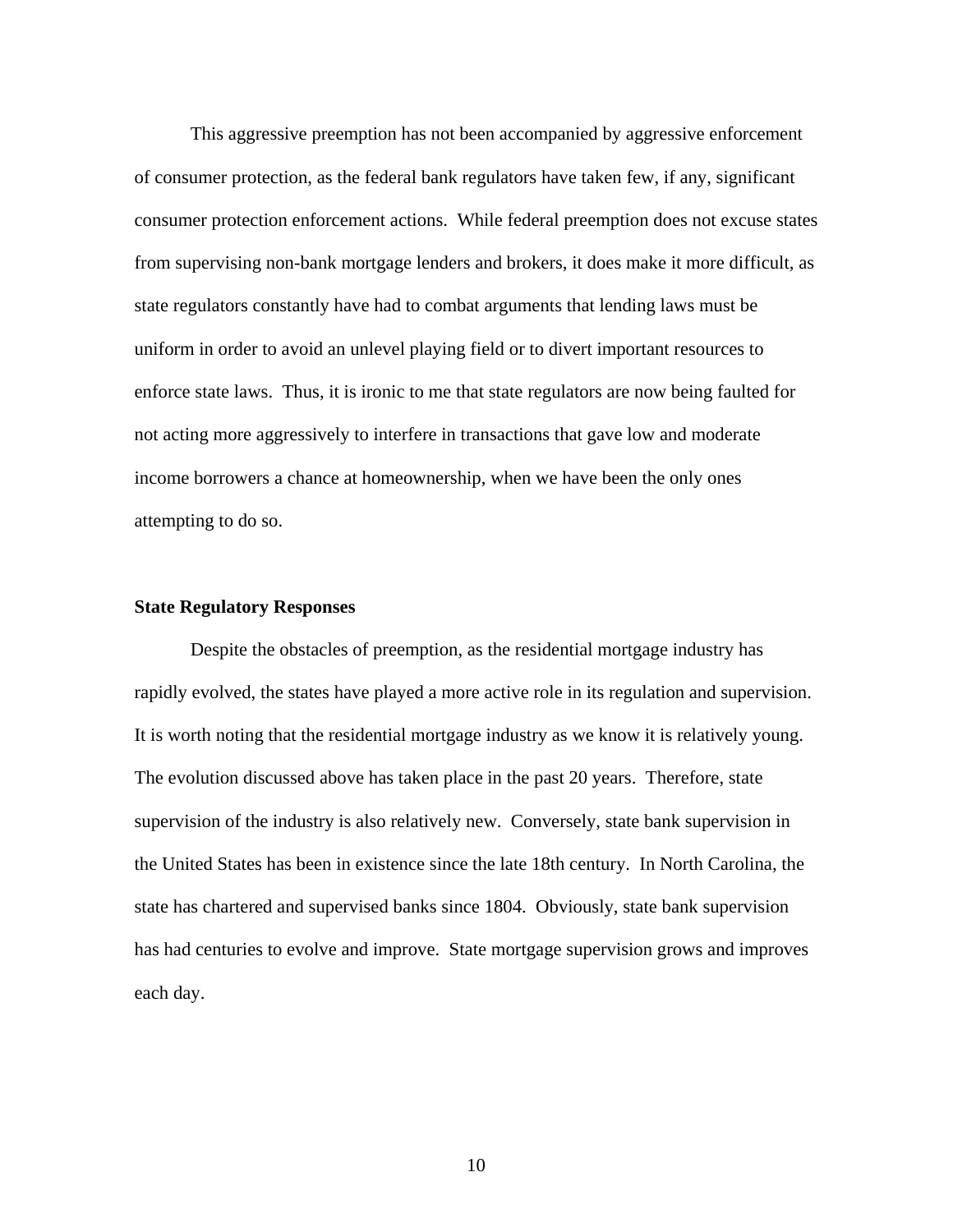The actions taken by the states in response to the evolving mortgage market have focused on protecting consumers through development of licensing and supervision of mortgage brokers and lenders, legislation, and enforcement of consumer protection laws.

The states have developed evolving and ever-improving supervision of mortgage lenders and brokers. My home state of North Carolina currently licenses 1,600 firms and over 16,000 loan officers. Each day state regulators take enforcement actions against mortgage lenders and brokers for abusive lending. I have attached, as Exhibit A, a few illustrations of the efforts by state mortgage regulators to supervise and regulate this industry.

Recognizing, however, that many mortgage lenders and brokers operate on a multistate or nationwide basis, the states, through CSBS and AARMR, are developing cooperative initiatives and tools to more effectively regulate the marketplace.

#### **CSBS-AARMR National Residential Mortgage Licensing System**

 On a national scale, CSBS has partnered with the American Association of Residential Mortgage Regulators (AARMR) to ensure that consumers are protected from fraudulent practices and receive adequate information regarding mortgage service providers. Over two years ago, CSBS and AARMR embarked on an initiative that will change the world of mortgage supervision. CSBS and AARMR are creating a national mortgage licensing system to improve the efficiency and effectiveness of the U.S. mortgage market, to fight mortgage fraud and predatory lending, to increase accountability among mortgage professionals, and to unify and streamline state licenses processes for lenders and brokers. Schedule to begin operations on January 1, 2008, this system will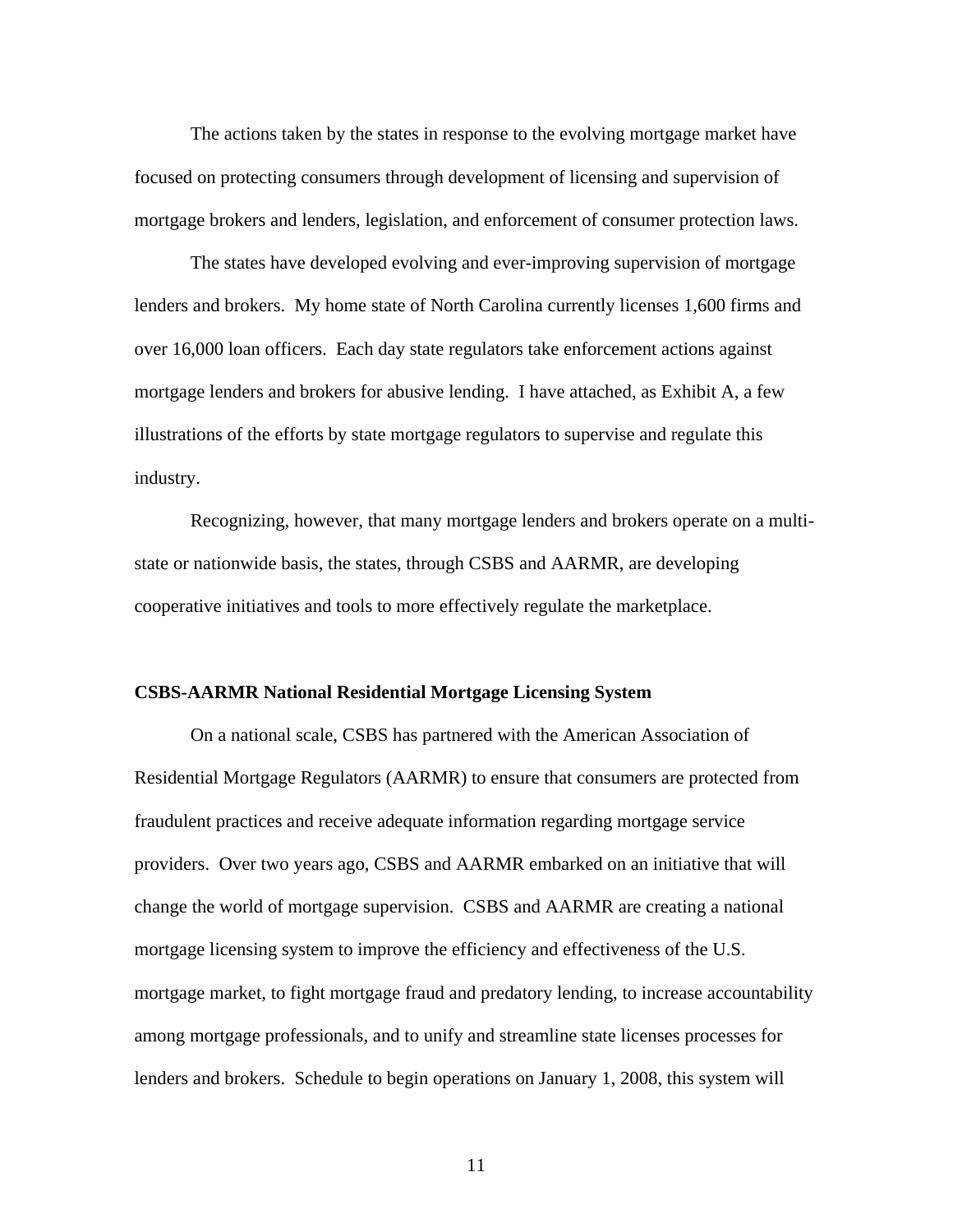create a single record for every state-licensed mortgage company, branch, and individual that will be shared by all participating states. This single record will allow companies and individuals to be tracked across state lines and over any period of time.

 Last month, 29 states announced their intent to participate in the system by the end of 2009. CSBS expects several more states to announce their similar intent over the next few months. To my knowledge, no other regulator is developing or even contemplating such a system.

State mortgage regulators began discussing ways to bring more accountability and uniformity into state mortgage licensing beginning in 2003 and 2004. In January 2005 regulators began meeting on a monthly basis to create uniform license applications and began actual development of the national licensing system.

 This national licensing system will also provide consumer access to a central repository of licensing and publicly adjudicated enforcement actions. This will allow homebuyers a central place to check on the license status of the mortgage broker or lender they wish to do business with, as well as a way to determine whether a state has taken enforcement action against that company or individual.

 In June 2006, CSBS contracted with the National Association of Securities Dealers, Inc. (NASD) to develop this system. The NASD developed and now operates two national systems in conjunction with or for state regulators: the securities industry Central Registration Depository (CRD) ® and the financial planning and investment advisor industry Investment Adviser Registration Depository (IARD) ® system. The NASD brings significant expertise in developing and operating national licensing systems that are subject to state regulations.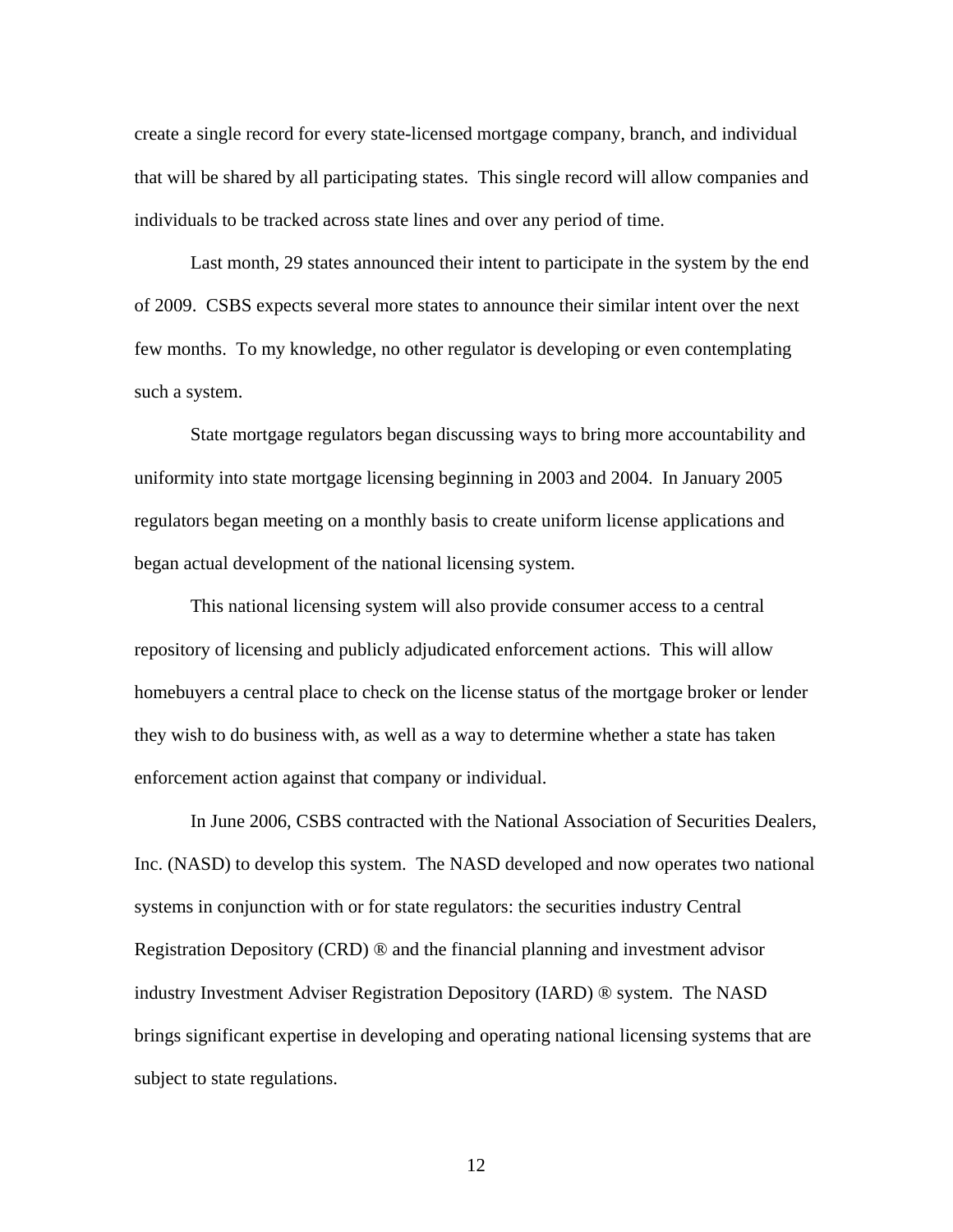The national licensing system will contain licensing information, enforcement actions, and background data for every state-licensed mortgage broker, mortgage lender, control person, branch location, and loan originator. The system will also assign a unique identifier to each company, branch, and mortgage professional that will help mitigate the frequent migration that occurs by professionals who hide by going from one company, jurisdiction, or industry to another.

Each state will continue to retain its authority to license and supervise, but the new system will eliminate unnecessary duplication and implement consistent standards and requirements across state lines. Additionally, the state agencies will be able to divert valuable resources previously used for processing applications to more supervision and enforcement.

 The system will provide immediate and profound benefits to consumers, the industry, and the state supervisory agencies. Consumers will have access to key information about the providers that they trust with the most important financial transactions of their lives. Honest mortgage bankers and brokers will benefit from the creation of a system that drives out fraudulent and incompetent operators, and from having one central point of contact for submitting and updating license applications. Everyone benefits from a system that makes it easier to identify and punish the small percentage of dishonest operators in the mortgage industry.

### **Uniform Standards for Testing and Education**

 Another major initiative where states are leading is in the development of education and testing requirements for mortgage professionals. CSBS and AARMR are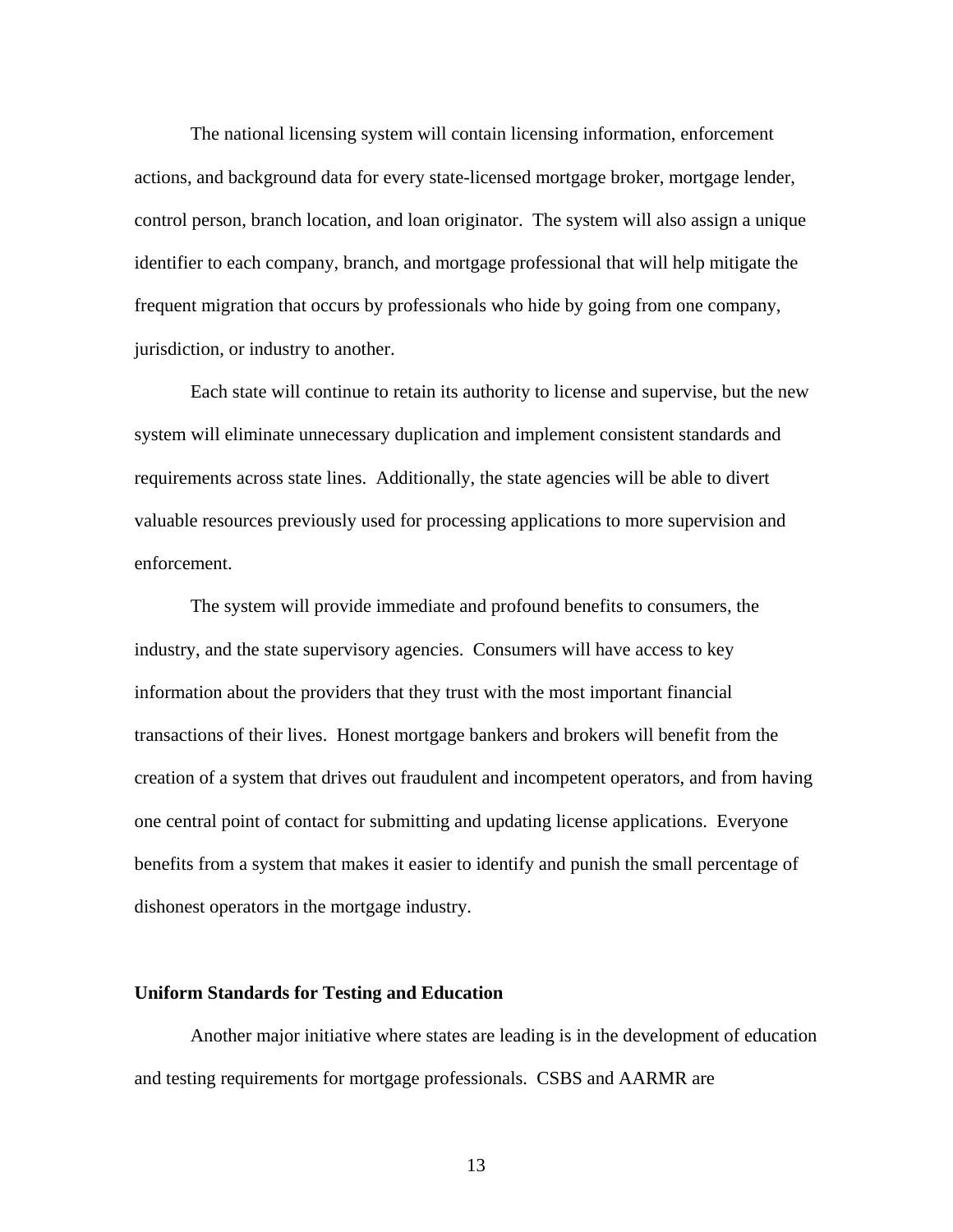spearheading a cooperative project of state regulatory agencies called the Mortgage Industry National Uniform Testing and Educations Standards (MINUTES). This initiative, begun early this year, will establish acceptable uniform standards and streamline the process for licensees to comply with these standards. MINUTES will ensure that licensed mortgage providers are held to the same standards and expectations, regardless of the state in which they make loans. To my knowledge, no federal regulatory agency currently requires specific educational or testing standards for the mortgage professionals it supervises.

#### **CSBS-AARMR Guidance on Nontraditional Mortgage Product Risks**

 CSBS and AARMR also partnered together to develop guidance on nontraditional mortgage product risks. In October 2006, the Office of the Comptroller of the Currency (OCC), the Board of Governors of the Federal Reserve Board (FRB), the Federal Deposit Insurance Corporation (FDIC), the Office of Thrift Supervision (OTS), and the National Credit Union Administration (NCUA) issued final Interagency Guidance on Nontraditional Mortgage Product Risks. The interagency guidance applies to all banks and their subsidiaries, bank holding companies and their non-bank subsidiaries, savings associations and their subsidiaries, savings and loan holding companies and their subsidiaries, and credit unions.

 Recognizing that the interagency guidance is important and useful, but did not apply to those mortgage providers not affiliated with a bank holding company or an insured financial institution, CSBS and AARMR developed parallel guidance. Both CSBS and AARMR strongly support the purpose of the interagency guidance and are committed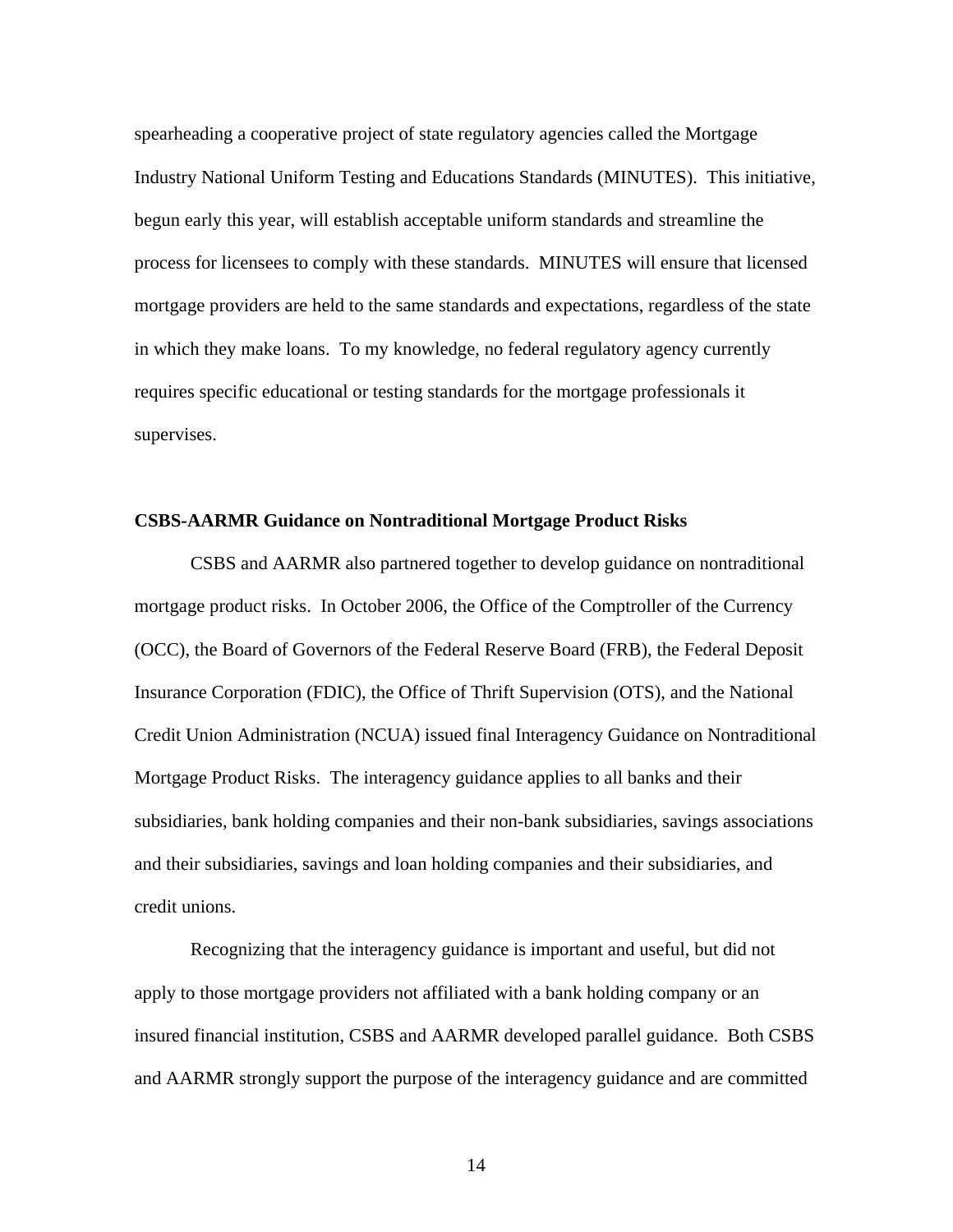to promoting uniform application of its underwriting standards and consumer protection provisions for all borrowers. In order to maintain regulatory consistency, the guidance developed by CSBS and AARMR substantially mirrors the interagency guidance, except for the deletion of sections not applicable to non-depository institutions.

 Released on November 14, 2006, the CSBS-AARMR guidance has been offered to state regulators to apply to their licensed residential mortgage brokers and lenders. The CSBS-AARMR guidance is intended to hold state-licensed mortgage providers to effectively the same standards as developed by the federal regulators.

 As of today, March 22, 2007, 29 states plus the District of Columbia have adopted the guidelines developed by CSBS and AARMR. Ultimately, CSBS expects all 50 states to adopt the guidance in some form.<sup>3</sup> Once adopted by all 50 states, all residential mortgage lenders and brokers will be held to the same consumer protection and underwriting standards.

#### **Proposed Interagency Statement on Subprime Mortgage Lending**

 $\overline{a}$ 

 CSBS and AARMR have also offered our strong endorsement of the recently proposed interagency Statement on Subprime Mortgage Lending. In conjunction with the 2006 Interagency Guidance on Nontraditional Mortgage Product Risks and the parallel CSBS-AARMR guidance, the proposed statement offers sound underwriting and consumer protection principles that institutions and all residential mortgage providers should consider when making residential mortgage loans. CSBS and AARMR are already

<sup>&</sup>lt;sup>3</sup> To track state adoption of the CSBS-AARMR guidance, go to http://www.csbs.org/Content/NavigationMenu/RegulatoryAffairs/FederalAgencyGuidanceDatabase/State\_I mplementation.htm.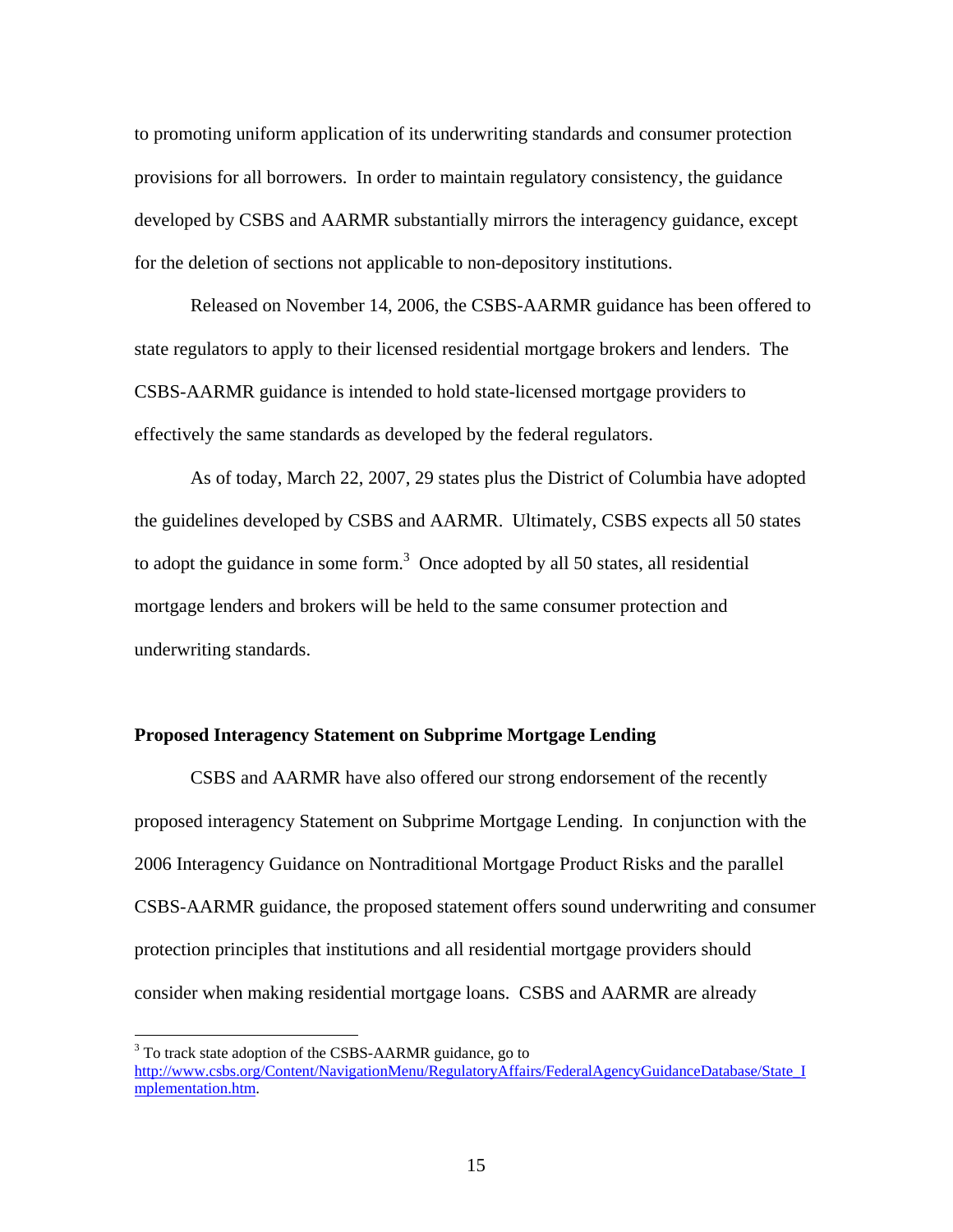working to develop a parallel statement for state supervisors to use with state-supervised entities. Again, we expect that all 50 states will adopt the statement on subprime lending, providing state agencies with an additional supervisory tool to protect consumers, ensure sound underwriting standards, and hopefully decrease the number of foreclosures nationwide.

CSBS believes the Guidance on Nontraditional Mortgage Product Risks and the Statement on Subprime Mortgage Lending strike a fair balance between encouraging growth and free market innovation and draconian, stern restrictions.

#### **State Predatory Lending Laws**

Currently, 36 states plus the District of Columbia<sup>4</sup> have enacted predatory lending laws. First adopted by North Carolina in 1999, these state laws supplement the federal protections of the Home Ownership and Equity Protection Act of 1994 (HOEPA). The innovative actions taken by state legislatures have prompted significant changes in industry practices, as the largest multi-state lenders have adjusted their practices to comply with the strongest state laws. All too often, however, we are frustrated in our efforts to protect consumers by the preemption of state consumer protection laws by federal statutes. Preemption must be used for the benefit of both business and consumers.

## **State Enforcement of Consumer Protection Laws**

In addition to the extensive regulatory and legislative efforts, states attorneys general and state regulators have cooperatively pursued unfair and deceptive practices in

 4 Source: National Conference of State Legislatures.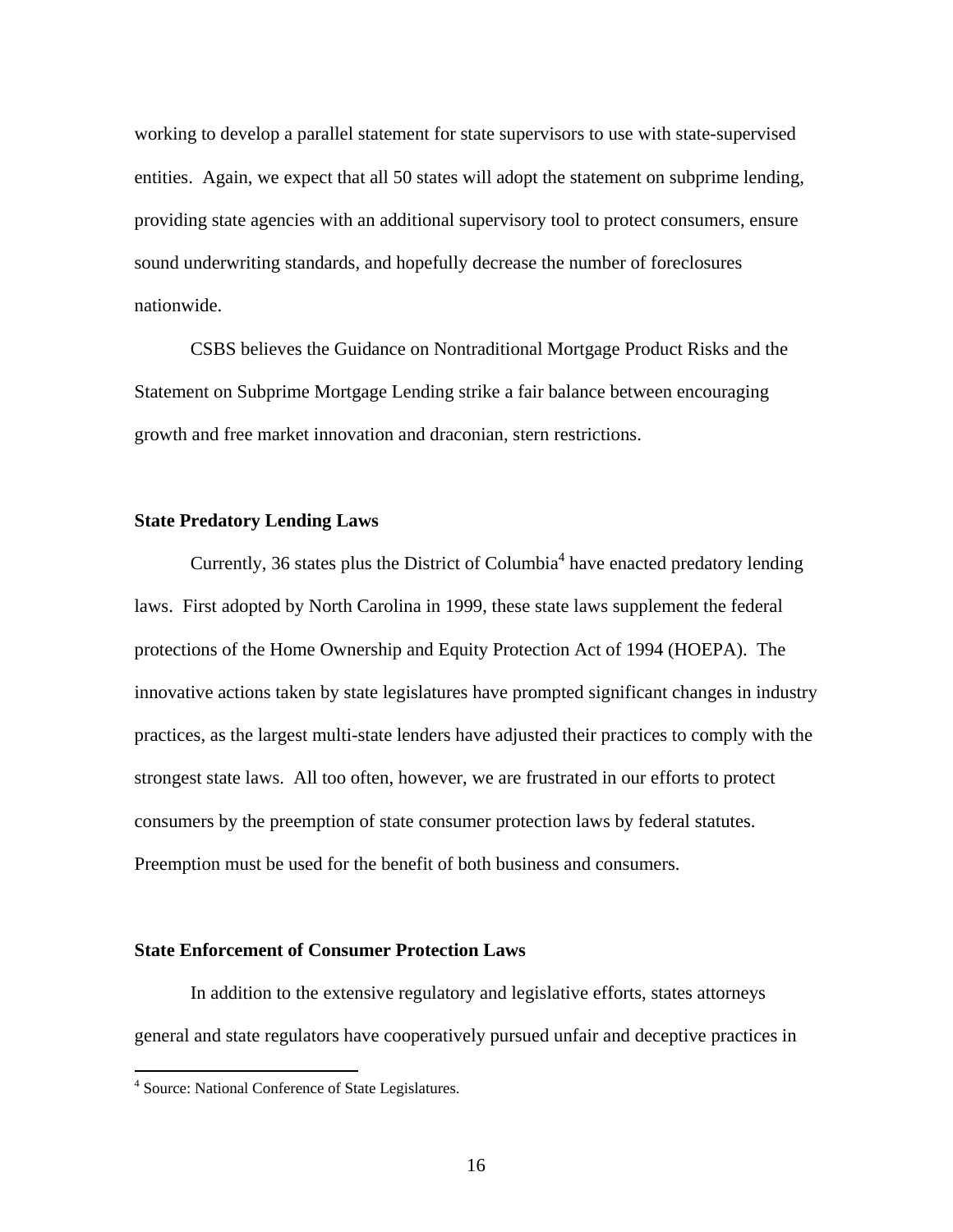the mortgage market. Through settlements with Household, Ameriquest, and First Alliance Mortgage alone, state regulators have returned nearly one billion dollars to consumers. These landmark settlements further contributed to changes in industry lending practices.

But successes are sometimes better measured by actions that never reach the press. States regularly exercise their authority to routinely examine mortgage companies for compliance not only with state law, but with federal law as well. These examinations are an integral part of a balanced regulatory system. Unheralded in their everyday routine, examinations identify weaknesses that, if undetected, might be devastating to the company and its customers. State examinations act as a check on financial problems, misapplication of consumer protections, and sales practices gone astray. Examinations can also serve as an early warning system of a financial institution conducting misleading, predatory or fraudulent practices. I have attached as Exhibit B, a chart of enforcement actions taken by state regulatory agencies against mortgage providers. As an example, in 2006, states took 3,694 enforcement actions against mortgage lenders and brokers.

### **Proposals for Fixing the Residential Mortgage Market**

 The ongoing upheaval in the residential mortgage market has caused justifiable concerns among policymakers, regulators, investors, members of industry, and consumers. There is an overwhelming outcry for the regulators and Congress to "do something" to address the damage that the subprime market trauma is doing to borrowers, present and prospective, and to the economy as a whole. On the basis of five years' worth of recent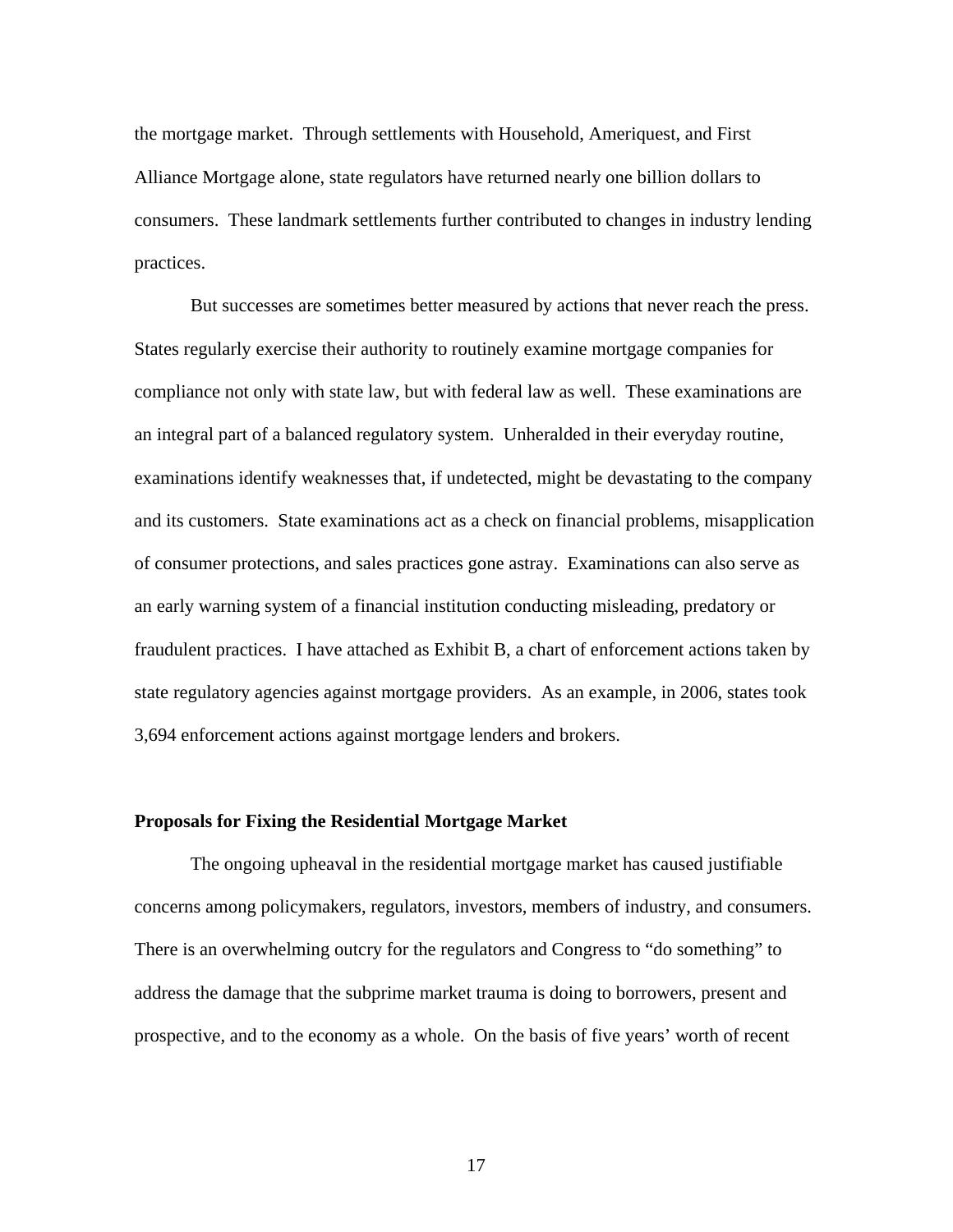experience regulating mortgage brokers and non-bank mortgage lenders, I have a few suggestions.

#### *Cleaning Up the Mess*

 In addressing the damage to borrowers, we should consider a triage approach with the majority of staff time and energy devoted to treating those consumers for whom the treatment can preserve their home.

 The same concepts should be applied to mortgage rescue. Borrowers with adequate remaining home equity, income to support a reasonable mortgage and credit capacity (generally, the so-called "alt-A" borrowers) can and should be refinanced through the operation of the market. Individuals who recently borrowed money in no-money-down loans without the income to support a fully-indexed mortgage debt are in unsustainable homeownership. Without a massive government bail-out, these mortgage loans will likely result in foreclosure. For those borrowers between the two extremes, rescue may be possible, but the form and effectiveness will depend on the individual circumstances of the borrowers. I would respectfully suggest that state government agencies and not-for-profit organizations are best positioned to develop and determine proper rescue techniques to provide relief to hard-working homeowners that have a reasonable likelihood of sustaining homeownership. Under any circumstances, I strongly encourage Congress to avoid using taxpayer funds to bail out the subprime lenders, brokers and investors that generated our current problem. The mortgage market is strong, complex, and vibrant and will be so even if many of the large subprime lenders suffer financial losses.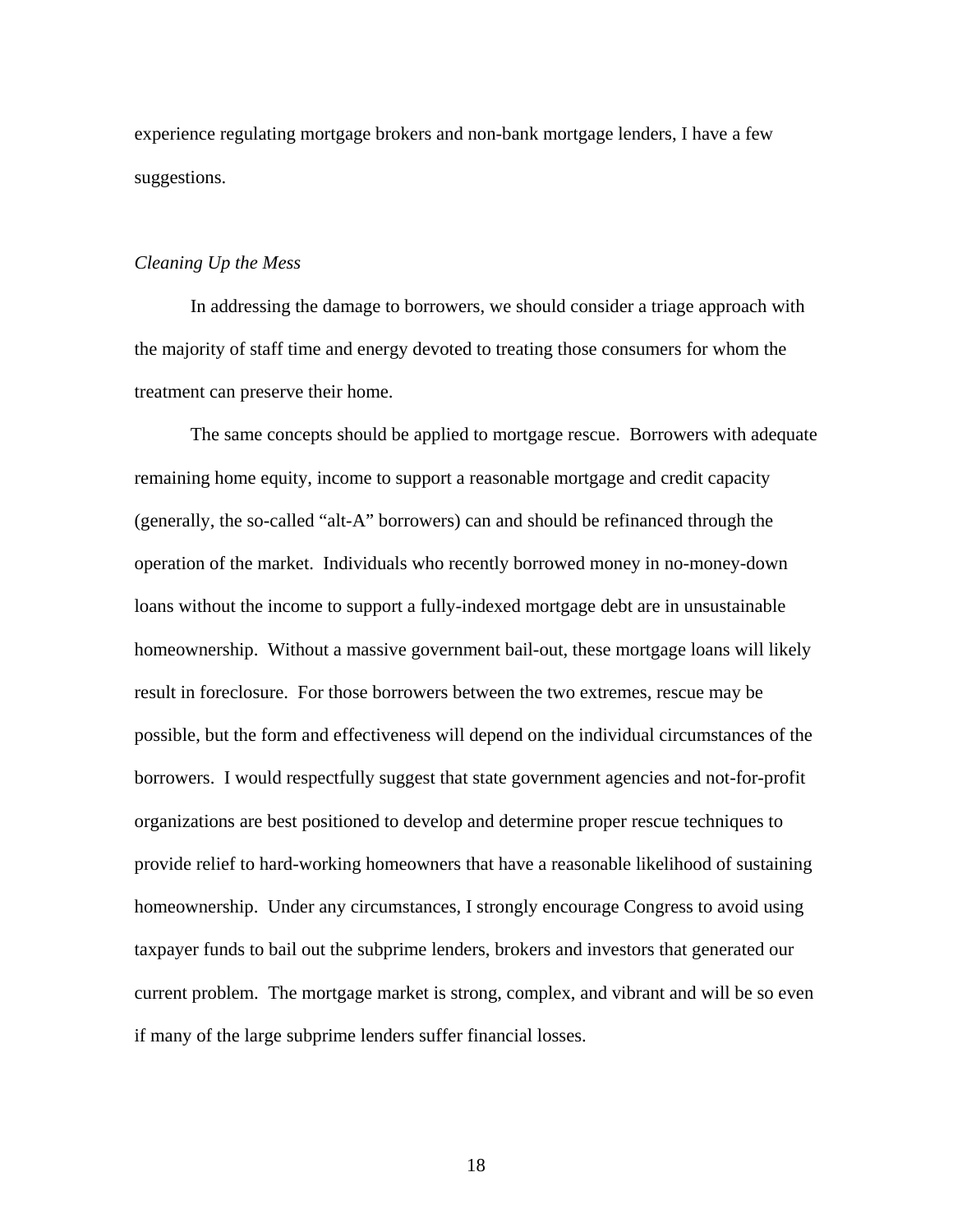In addition to rescue efforts regarding borrowers, state and federal enforcement actions regarding mortgage fraud and predatory lending will continue.

#### *Preventing a Recurrence*

 While I am sure it is tempting to address the prevention of future problems in the mortgage market by the appointment of one "super regulator," such temptation should be resisted. The current participants in the market include banks and other depository institutions regulated by state and federal agencies, mortgage bankers and brokers who are generally regulated by the states, securities firms, and GSE's (Fannie Mae, Freddie Mac and the Home Loan Banks), and hedge funds. Preempting or subordinating the current regulators will take years and could remove from the marketplace regulatory bodies who are active and who can be part of a long term solution. In my view, changing a few rules governing the market place and coordinating the application of currently available resources is the quickest, cheapest and most effective way to improve the market's health and prospects. A few specific suggestions in that regard are set forth below.

 First, Congress should update the federal predatory lending law to incorporate the time-tested consumer protections implemented by the various states over the last decade, as embodied by legislation proposed last session in the House of Representatives by Reps. Miller, Watt and Frank. Introduced last year as H.R. 1182, the Miller-Watt-Frank bill would have created a national standard that would set sensible limits on high-cost subprime loans, while retaining the states' ability to address new abuses in the market. In addition, Congress should state clearly and unambiguously that lenders are required to consider a borrower's ability to repay a loan.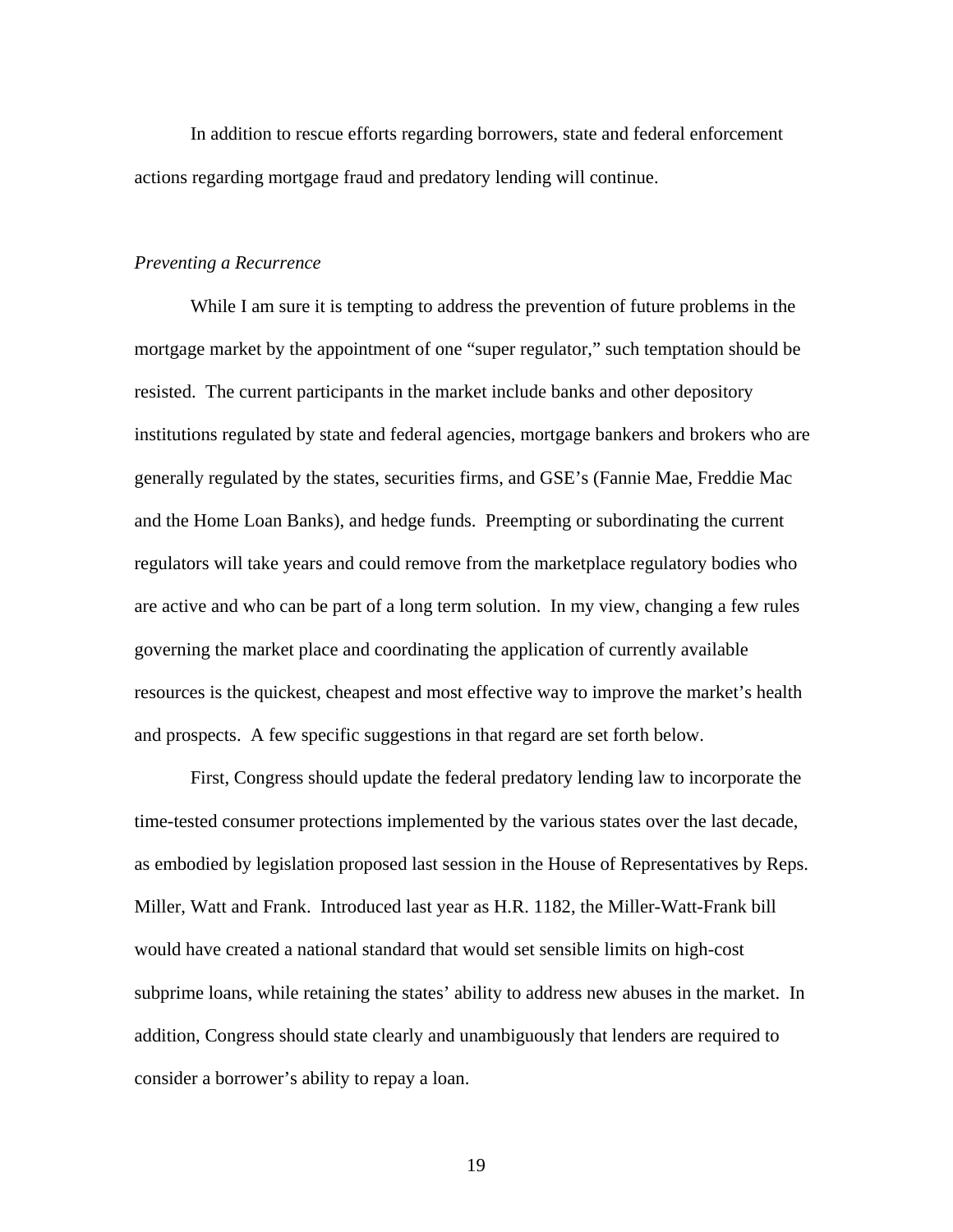Second, we need to develop a default scheme to prevent unscrupulous subprime lenders and brokers from taking advantage of borrowers with credit problems. There is a dramatic asymmetry of knowledge, sophistication and bargaining power between borrowers and mortgage providers. Further, recent work in behavioral economics suggests that when confronted with information overload, bad choices often result. Congress should require that the default loan to a subprime borrower should be a thirty-year fixed rate loan that most consumers understand. Any other choice of subprime loan should depend on the borrower taking affirmative action to opt out of the default loan and receiving in-person independent counseling on the benefits of the transaction. Subprime lending should be a bridge to create sustainable homeownership, not a detour into a second-class, high-priced mortgage system.

Third, Congress should support the coordination of the supervision of non-bank mortgage brokers and lenders by the states. CSBS and AARMR have, in partnership with the NASD, organized a coordinated national system to license and track the activities of these enterprises. Through working on the development of the system, states and a number of industry representatives have begun a dialog that will lead to broadly consistent national standards with regard to licensing of firms and individuals. Congress can promote this system through funding the start-up of the system and by requiring states that do not wish to join the system to affirmatively opt-out of the system. Given the same kind of Congressional "encouragement" that the insurance regulatory community got in Gramm-Leach-Bliley, this system can be a valuable resource in regulating the market in the future.

 Fourth, Congress already has tools at its disposal to facilitate the flow of credit to responsible subprime lending. Congress should take immediate steps to modernize FHA to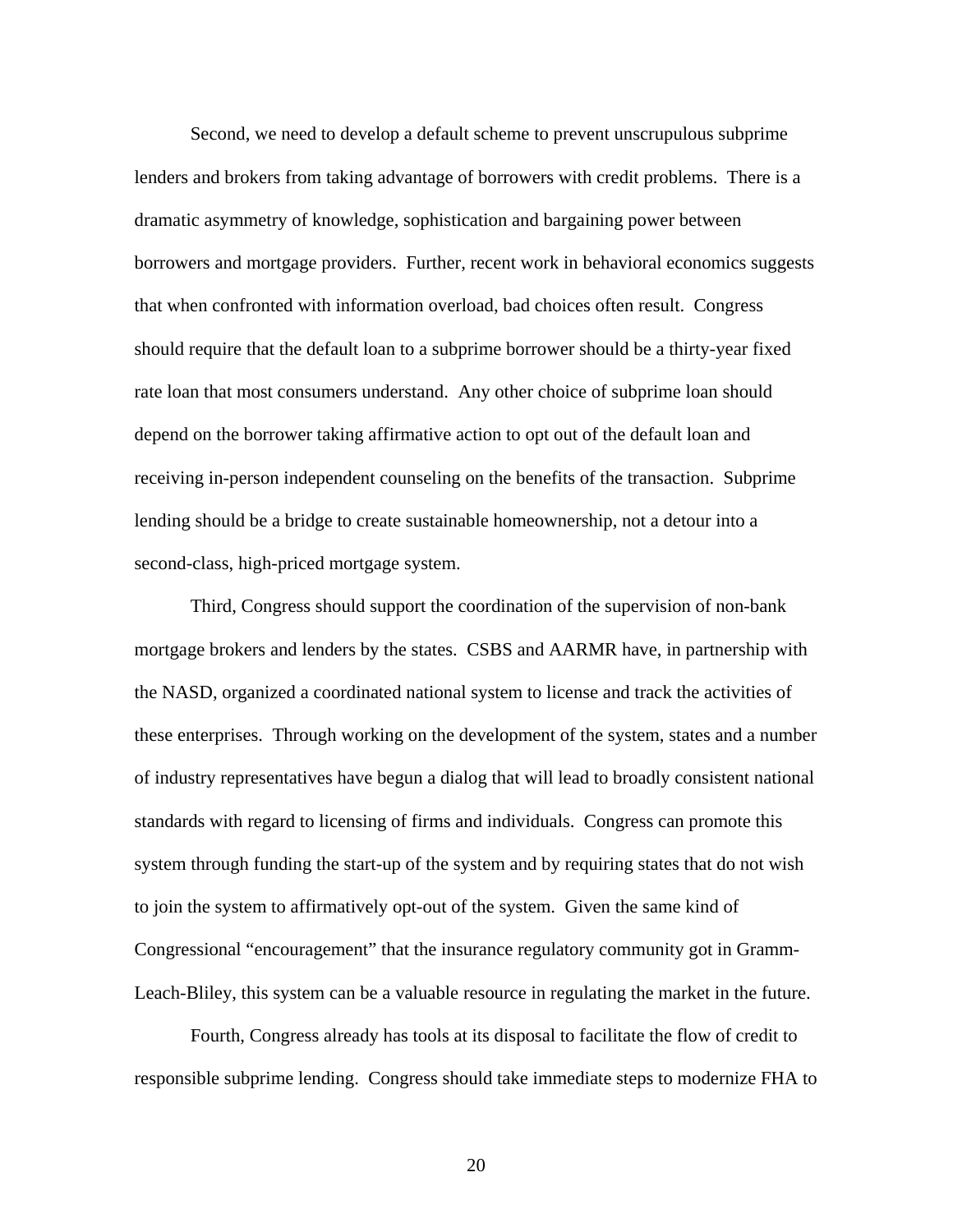enable it to be a viable option for homeownership by borrowers with credit blemishes. Much of the growth of the subprime industry came at the expense of FHA. Clearly, Congressional concerns over the solvency of the FHA insurance fund led it to overreact and hamstrung the FHA from serving the subprime market.

In addition, Congress should encourage the GSE's to devote their primary attention to affordable housing for all Americans, particularly the subprime market. The GSEs have done wonders to increase the liquidity in the conventional mortgage market. In addition to their potential direct impact in the subprime market, the standards set by the GSEs for loans they purchase have an impact that ripples through the marketplace.

### **Conclusion**

Ultimately, there is a trade-off between increasing the availability of credit in the mortgage market and the level of foreclosures. CSBS is concerned by this trade-off. My fellow state supervisors and I are finely tuned to the needs of the communities we serve. Like members of Congress, state supervisors are not only concerned with national trends, but with the overall economic health of our local communities. Even a relatively small number of foreclosures can be devastating to a small town.

 As regulators, we must find a balance between encouraging market innovation, product choice and credit availability with consumer protection. The states will continue to improve supervision of the mortgage industry by strengthening state statutes, signing on to the CSBS-AARMR mortgage licensing system, or adopting parallel guidance for our regulated entities. Only by continuing this type of coordinated supervision on a nationwide level, can we both protect consumers and support financial services providers.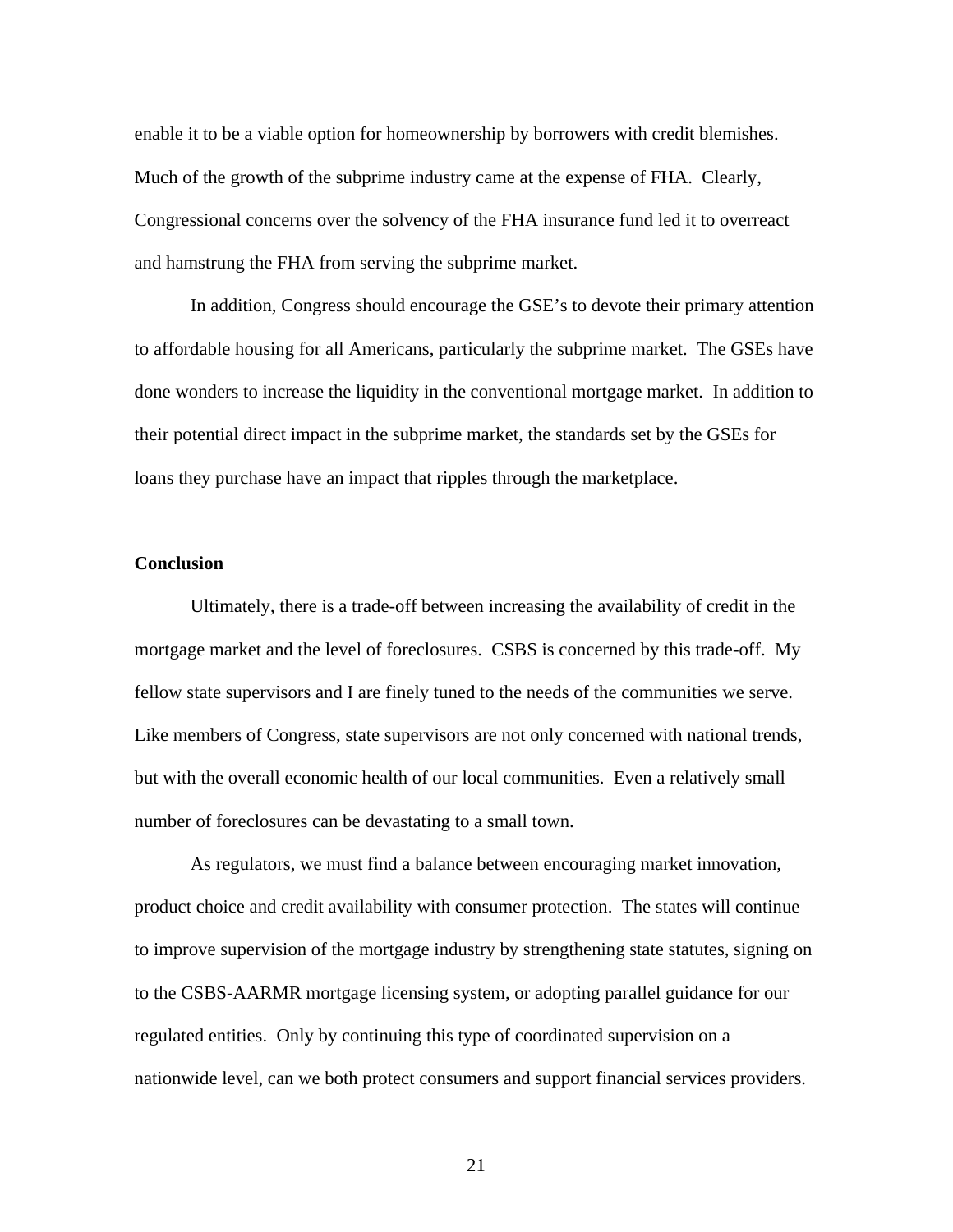The evolution of the residential mortgage marketplace over the past two decades has dramatically affected how we supervise the industry. Innovations in the mortgage market are positive developments, but have also allowed for an increase in predatory lending and fraudulent lending practices, which have contributed to increased foreclosure rates and the turmoil we are now experiencing. As a state financial regulator, my job is first and foremost to protect the consumers of North Carolina. But I must also allow the financial service providers the opportunity to compete and flourish in the marketplace in a safe and sound manner.

 My fellow state supervisors and I will continue to improve our supervision of the residential mortgage industry to improve the quality of credit available to consumers, improve standards for loan providers, ensure consumer protection provisions, and punish those who engage in predatory or abusive practices. The economy is not benefited by putting consumers in homes they cannot afford. Instead, we are working towards a marketplace with cooperative and seamless supervision that ultimately benefits both consumers and providers.

 Thank you again for your invitation to come here today and for this Committee's interest in improving our mortgage market system.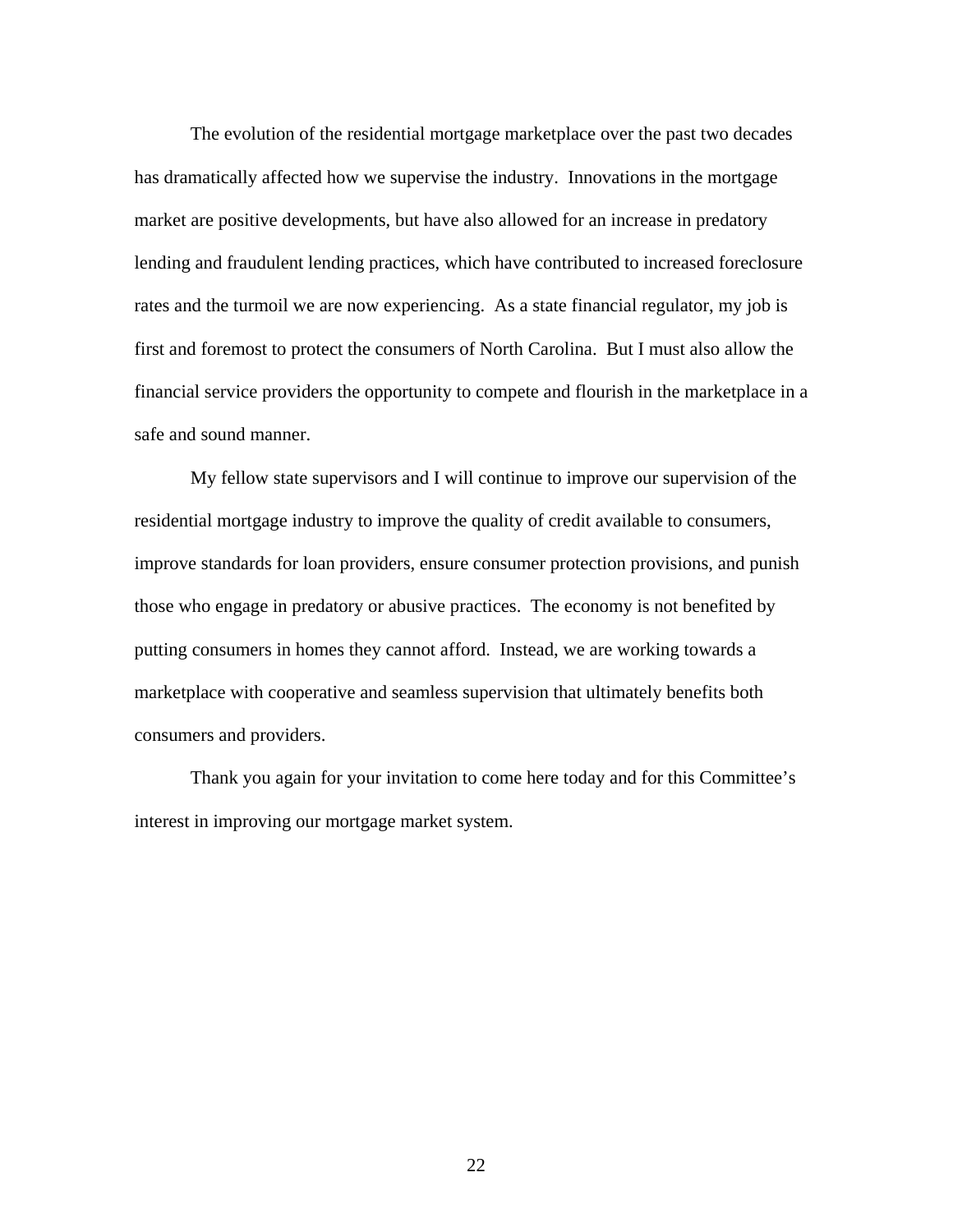#### **Exhibit A: Examples of Actions Taken by Individual States**

 In addition to the cooperative efforts of state regulators through CSBS and AARMR, I have detailed a small sampling of state regulator actions in the mortgage arena. There are similarities and differences in the initiatives undertaken by the states. I believe this differentiation is a sign of health in state supervision. State regulators with a deep knowledge and understanding of local circumstances are free to tailor their supervisory framework to the unique conditions in their state.

### **Arizona**

In January, the Arizona Department of Financial Institutions (DFI) issued the parallel Guidance for Nontraditional Mortgage Product Risks developed by CSBS and AARMR.

 The DFI has led other state and federal regulators to form a mortgage fraud task force. The task force, created by Superintendent of Financial Institutions Felecia Rotellini, consists of the Arizona DFI, the Arizona Department of Real Estate, the Arizona Housing Department, the Federal Bureau of Investigation, the Department of Housing and Urban Development, the Internal Revenue Service, the Arizona State Board of Appraisers, and local law enforcement. The task force was formed to pool agency resources, to share expertise and to more effectively investigate and prosecute, both civilly and criminally, individuals engaging in mortgage fraud.

 In January 2007, legislation was introduced in the Arizona legislature that would require all loan officers and originators be licensed. This legislation would also define mortgage fraud as a felony, punishable up to 10 years in prison.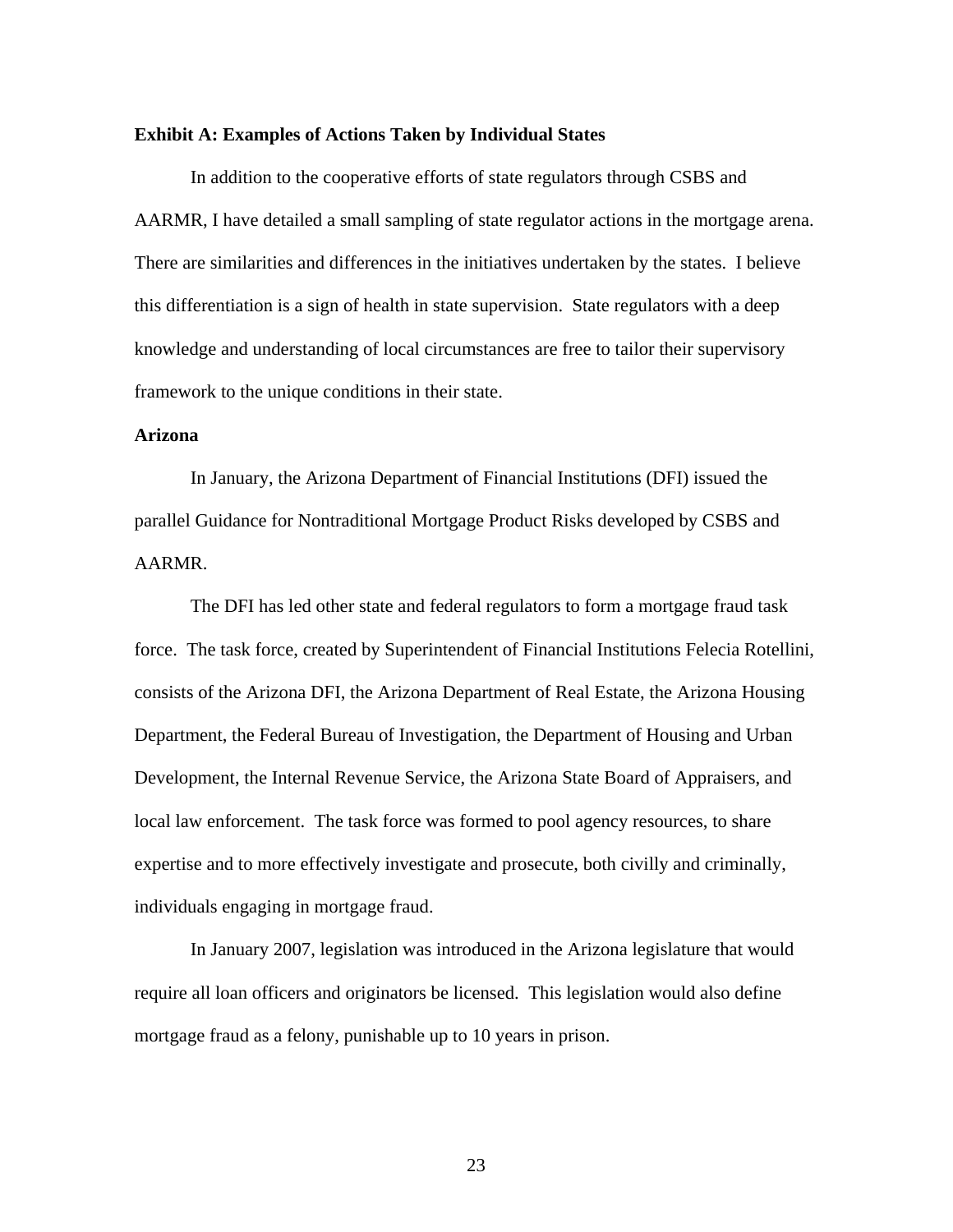The DFI has been investigating mortgage fraud and illegal lending practices since 2005. In January 2006, Superintendent Rotellini created the Regulatory Enforcement Unit to assist state examiners with their increased caseload and increased enforcement actions. Also during 2006, the DFI hired two field investigators to conduct interviews and focus on the illegal practices in the residential mortgage industry. In the past three months, the DFI has been inundated with complaints, tips, and information about predatory practices, mortgage fraud, and foreclosure rescue schemes. The DFI has been working closely with state and federal law enforcement, the professional associations that represent the mortgage and real estate industries, and journalists to heighten consumer and industry awareness, to weed out the worst actors, and to send a message that industry will be held accountable for predatory or abusive lending practices.

### **California**

 The California Department of Real Estate (DRE) licenses and regulates the activities of real estate salespersons and brokers. In order to engage in licensed activity, a salesperson must be employed and supervised by a broker. Licensed activity includes, among other things, the listing and sale of real property, property management and mortgage brokering.

At the end of fiscal year 05/06, there were 137,410 license real estate brokers and 366,734 salespersons for a total licensee population of 504,144. Licenses are generally valid for four years.

In order to become licensed as a real estate broker or salesperson in California, an individual must have completed certain pre-license educational requirements, and in most cases experience requirements for broker applicants, as well as pass a written examination.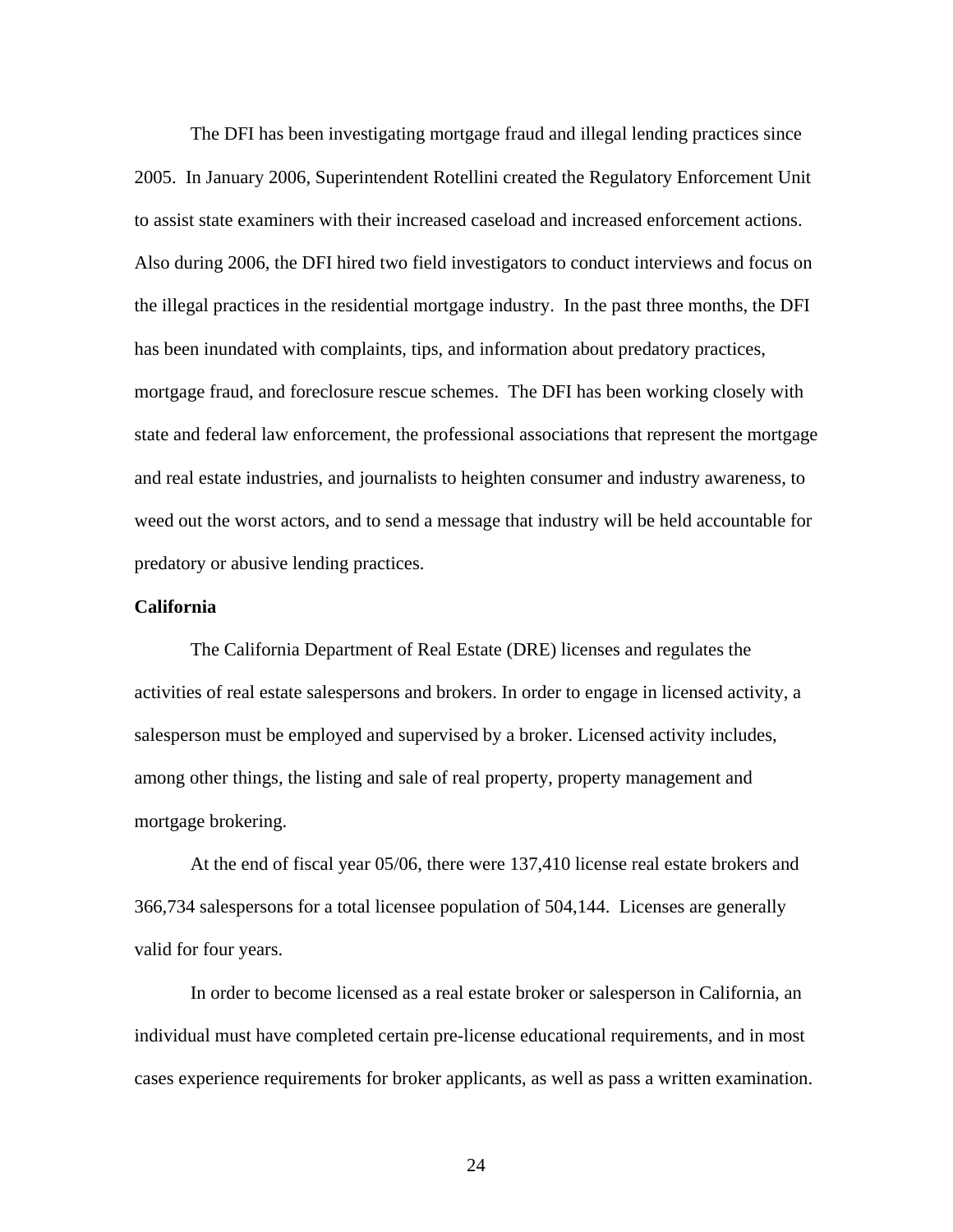All applicants are fingerprinted and background reports are received from both the California Department of Justice and the Federal Bureau of Investigation. Once an individual is licensed, the California Department of Justice also provides subsequent arrest notices to the DRE should one occur. Real estate licenses are issued for a period of 4 years and there are continuing education requirements which must be met for all renewals. Unless working for an exempt institution, all individuals who negotiate loans in California must be licensed as either a real estate broker or as a properly licensed salesperson who works under the supervision of a real estate broker.

The DRE has the authority to issue and discipline real estate licenses. Discipline can range from a Public Reproval, suspension, or revocation of a license. The DRE has limited authority to fine and cannot criminally prosecute cases. However, referrals to criminal enforcement agencies are made when appropriate. Less substantial violations are addressed with a corrective action letter and these are not counted in the enforcement action statistic totals.

 In the area of enforcement, it should be noted that California does have a predatory lending law, which is contained in Section 4970 et seq of the Financial Code. The three licensing agencies over mortgage lending in California, the DRE, the Department of Corporations (DOC), and the Department of Financial Institutions (DFI) are jointly responsible for enforcing this law within their respective jurisdictions.

As an additional note, the DRE is in the process of adopting regulations to adopt the CSBS-AARMR Guidance on Nontraditional Mortgage Products, which mirrors the interagency guidelines.

Real estate licensees have fiduciary duties to both the lender and borrower when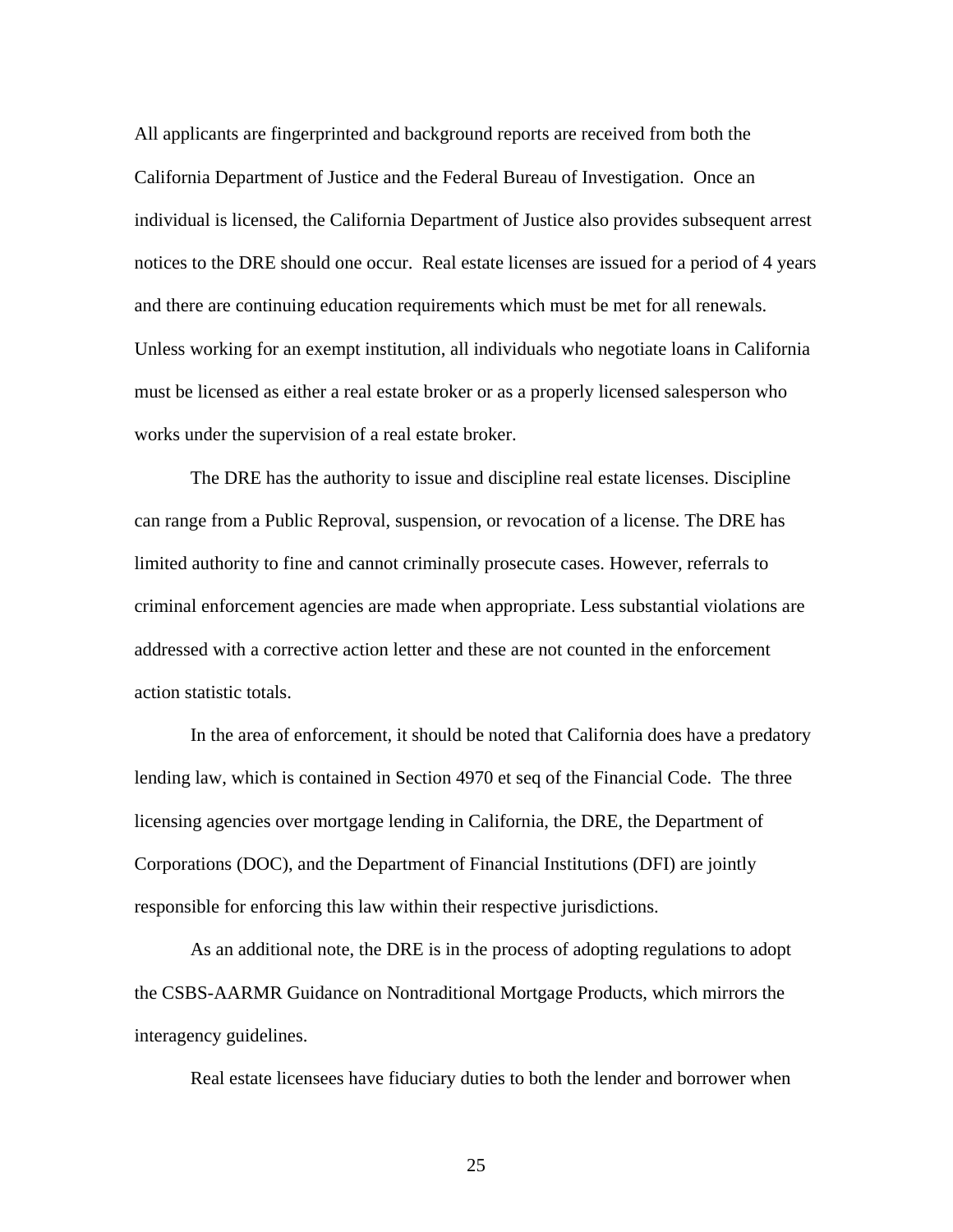negotiating loans and can be disciplined for violations of the Real Estate Law. Violations include making a misrepresentation, fraud, dishonest dealing, negligence, and criminal convictions. Failing to disclose all material facts about a loan to a borrower or misrepresenting the facts to a lender (such as knowingly misstating a borrower's income) are actionable offenses. A mortgage broker has an obligation to act in the best interest of the borrower.

 Although the DRE does random audits, a majority of the audits are in response to complaints filed with the DRE. The 252 audits of mortgage brokers represent 38% of the total audits, even though mortgage brokers represent less than 15% of the licensee population. Of these 252 audits, 186 uncovered potentially actionable violations. Those violations not deemed sufficient to warrant formal disciplinary actions result in a compliance action letter. The most common violations found in the audits involved the failure to provide the proper Mortgage Loan Disclosure Statement. The second most cited violation in the audits involved lack of supervision and improper record keeping. Thirteen of the audits found trust fund shortages, totaling \$295,394.

 Of the 149 total disciplinary actions based on mortgage loan broker violations, the most common violation cited was failing to provide a borrower with the proper Mortgage Loan Disclosure Statement (29). As noted above, 23 actions were based, in part, on the mortgage broker making a substantial misrepresentation to the borrower. And 17 actions were based, in part, on the broker making a misrepresentation to the lender.

It is worth noting that nearly all the actions were initiated by a consumer complaint. Misrepresentations are difficult to prove without a complainant. And unless patently obvious, misrepresentations are difficult to discover in a random routine audit or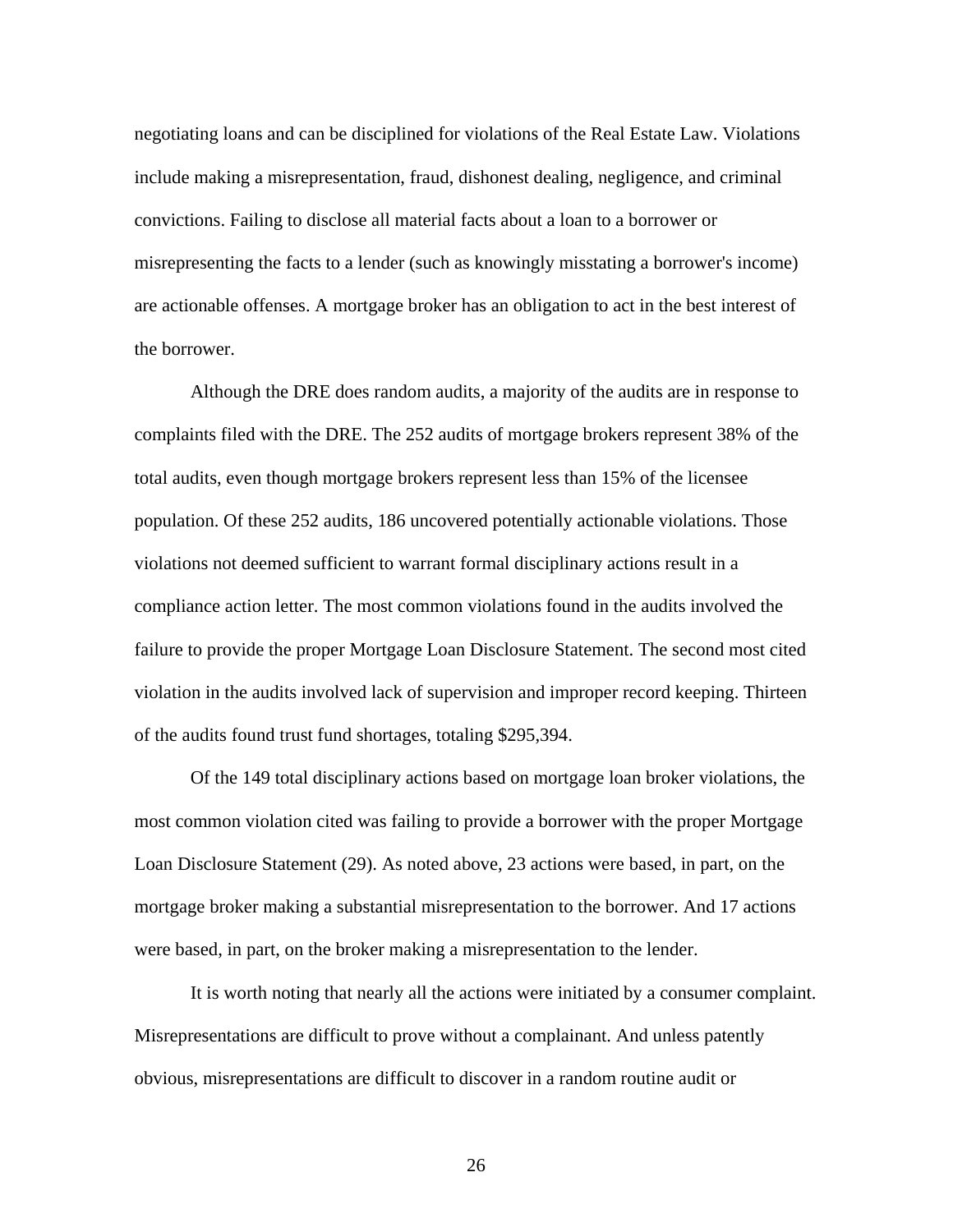examination of records.

Since loans can be made or arranged under a real estate broker license as well as a DOC issued Residential Mortgage Lender license (RML) and a California Finance Lender license (CFL), the DRE and DOC have a Memorandum of Understanding (MOU) to cross check license applicants and disciplinary actions. This arrangement prevents a mortgage loan broker who has been disciplined by one department from obtaining a license from the other to continue operating. Last fiscal year, the Departments crossed checked over 6,000 applicants.

In addition, to lessen the burden on consumers, the DRE proactively refers complaints to the DOC when it is determined the activity was conducted under a DOC issued license and not a DRE issued broker license. Last fiscal year, the DRE referred 75 complaints to the DOC.

 As noted earlier, the DRE is an administrative agency and does not have the authority to prosecute criminal or civil violations. Such violations may be pursued by local municipalities or the Attorney General (AG). Existing law allows a district attorney or the AG to bring civil actions for unfair business practices and misleading advertising.

 The DRE routinely makes referrals to local law enforcement and provides technical assistance when appropriate. Last Fiscal Year, the DRE either referred or provided assistance on over 35 criminal cases. Many of the criminal referrals involved loan fraud.

 Los Angeles County has also established a Real Estate Fraud Task Force of which DRE is a member. The task force meets once a month and participants include LAPD, LA Sheriff, HUD, IRS, FBI, and the Departments of Corporations and Consumer Affairs.

With respect to broker education, the DRE has already begun a series of efforts to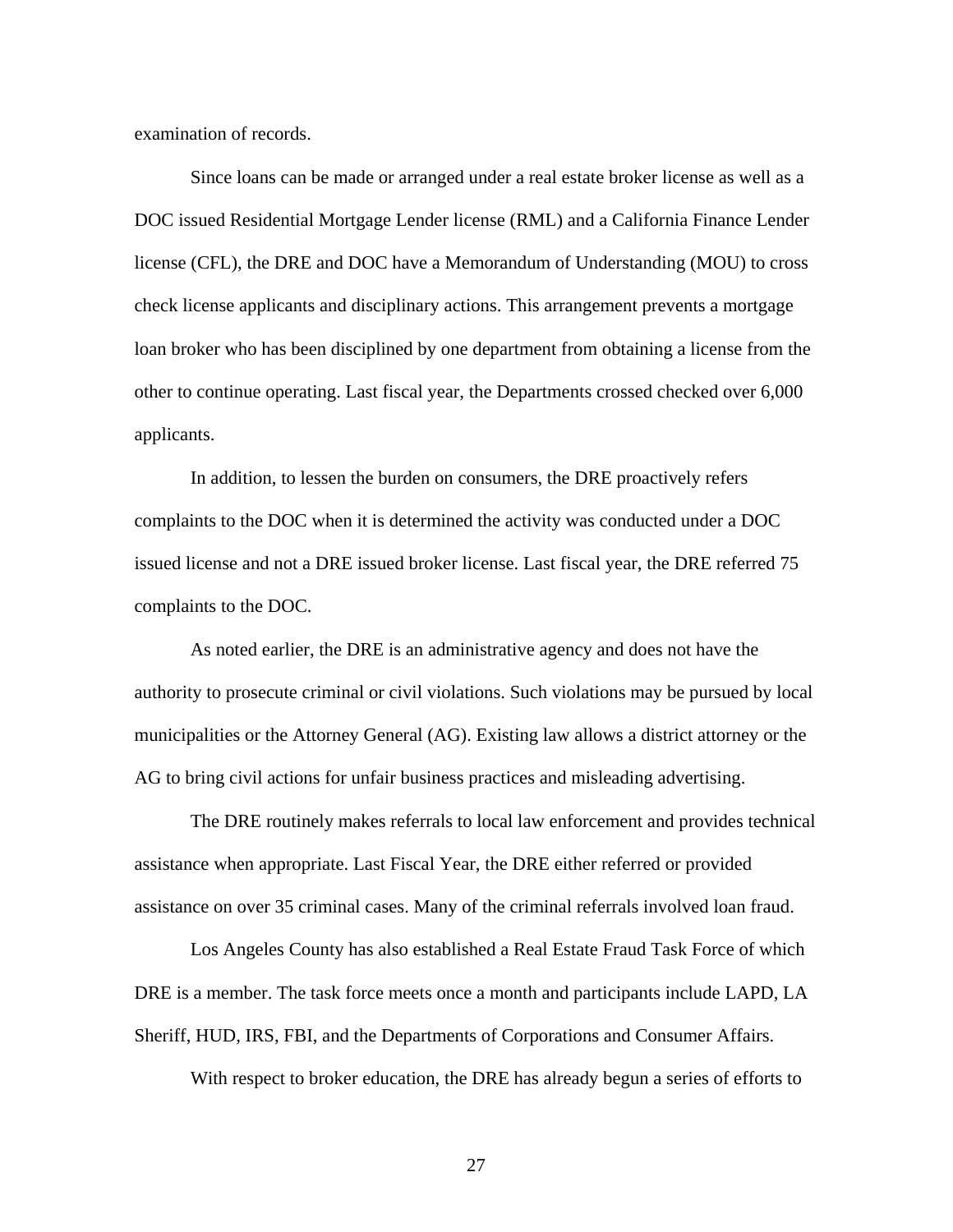further ensure brokers fully understand their responsibilities to inform borrowers of the relative merits and risks of nontraditional mortgages. The DRE has recently published an article explaining that brokers have a duty to fully explain to a borrower the merits and risks of alternative mortgage programs before the point of document signing. The article also makes the point that real estate brokers have a fiduciary duty to the borrower and as such, must act in the best interest of the borrower.

With respect to marketing and advertising, existing law requires that real estate brokers disclose all material facts about a product in the ad or materials used to solicit borrowers. Any promotion of a nontraditional mortgage must include the material facts of the product so the ad or promotional material is not misleading. This would include disclosures of the possibility of negative amortization, frequency of payment or rate adjustments, and the amount of the balloon payment if the program is not fully amortized. This is also true of any verbal discussion a broker has with a borrower.

 The DRE has also made an extensive effort to educate borrowers so they may make informed decisions. In this regard, the premier publication of the DRE is the consumer booklet on "Using the Services of a Mortgage Broker". This booklet educates a borrower on what questions to ask to ensure an understanding of the loan terms, especially the terms related to nontraditional mortgages. This booklet was first produced over 15 years ago and is updated periodically. The department is currently in the process of updating the booklet again so it more accurately reflects the information in the guidance.

## **Massachusetts**

 In the Commonwealth of Massachusetts, mortgage supervision has been the primary focus of the Division of Banks for well over a year.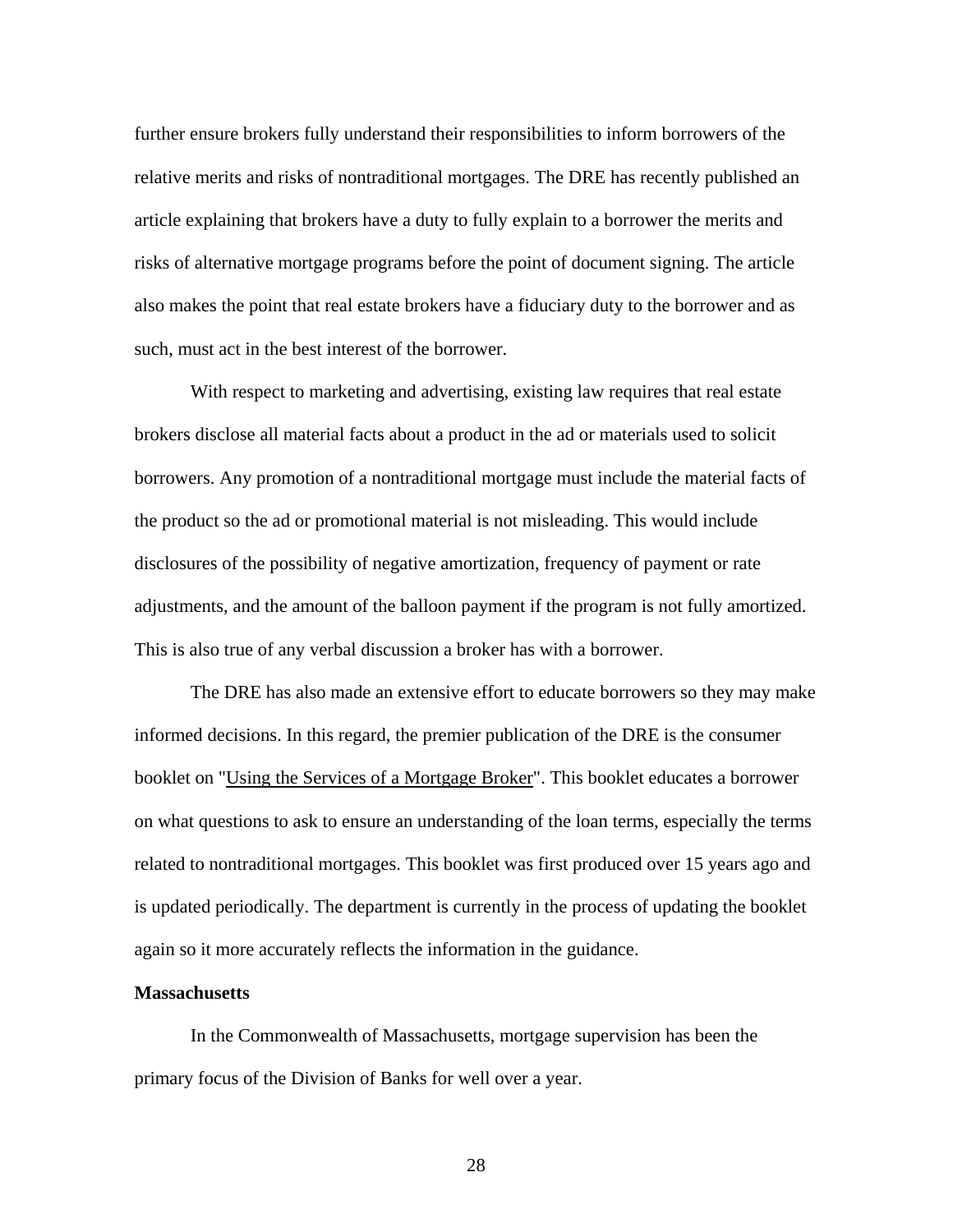In 2006 alone, the Massachusetts Division of Banks issued a total of 104 formal and informal enforcement actions against mortgage lenders and brokers. Included in these actions were several cease and desist orders essentially shuttering companies found to be intentionally overstating income on reduced documentation loans or engaging in other types of deceptive practices. In September 2006, the Division issued an industry letter relative to reduced documentation loans indicating that severe action will be taken should evidence of mortgage fraud be found and implemented emergency amendments to their regulations governing mortgage lenders and brokers, significantly expanding the number of existing prohibited acts and practices that constitute grounds for the issuance of cease and desist orders and license suspension or revocation.

 Massachusetts was one of the first to adopt the parallel guidance on nontraditional mortgage product risks, developed by CSBS and AARMR, in the form of a regulatory bulletin. This action is essential toward ensuring a level playing field is maintained within the mortgage market and that the consumer protections within the guidance are enforced uniformly.

 Finally, in an effort to develop a comprehensive strategy to address increasing foreclosure rates, the Division of Banks hosted a Mortgage Summit in November 2006. Nearly 50 individuals representing 29 government, industry, and nonprofit organizations attended the Mortgage Summit with the stated goal of seeking to address the increasing number of mortgage foreclosures across Massachusetts and to develop a statewide foreclosure prevention strategy that will put into place lasting measures to help consumers confronted with the loss of their homes.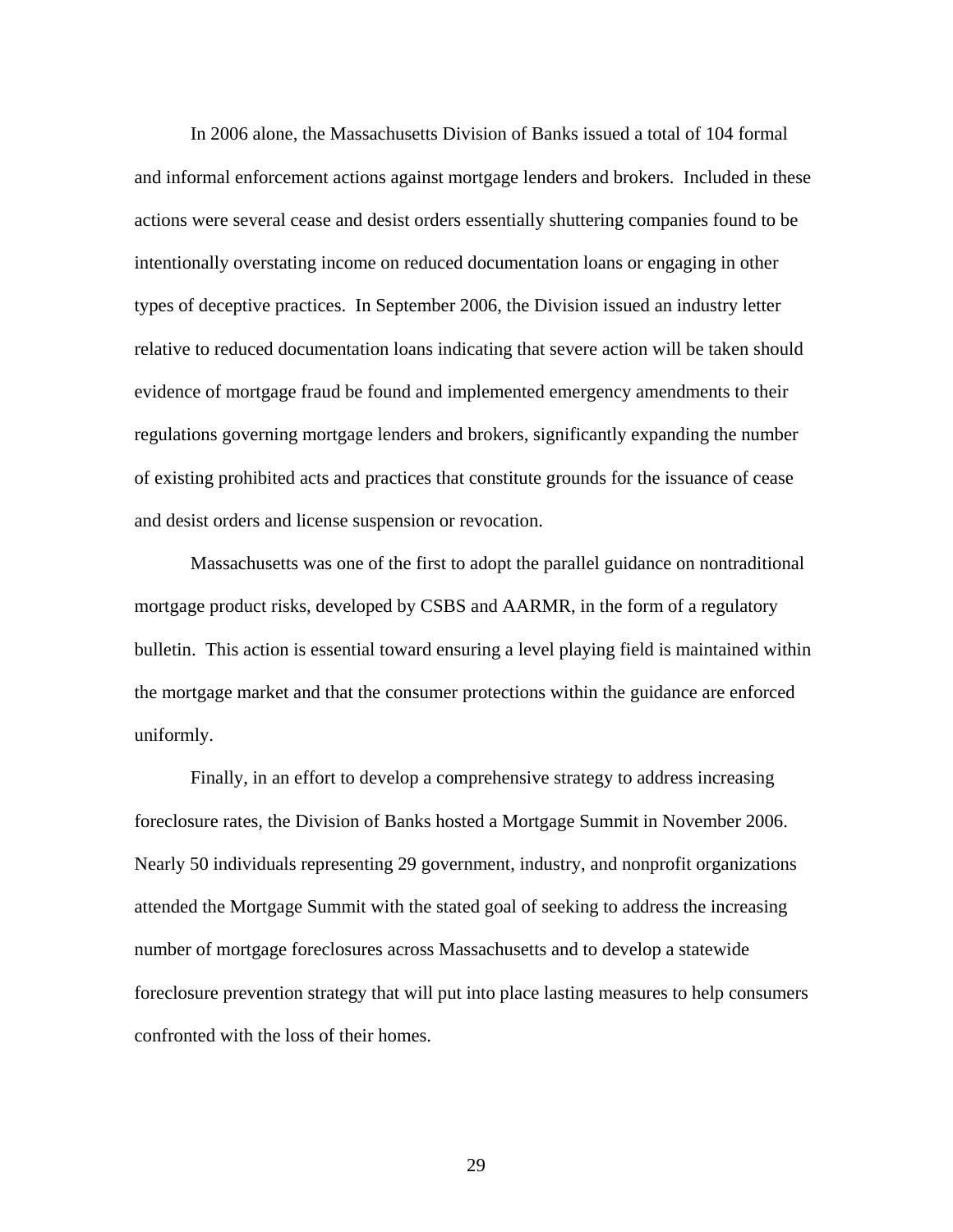Following the Summit, two Working Groups were established to focus on Rules and Enforcement and Consumer Education and Foreclosure Assistance. The goal of the Working Groups is to take the ideas and suggestions from the Summit and develop specific recommendations. Since January, the Working Groups have met every two weeks and set a deadline of March 31 to conclude their deliberations.

 The new legislative session is also underway. Several bills dealing with mortgage foreclosures have already been introduced, including provisions which would require loan originators to be licensed and extend the Massachusetts Community Reinvestment Act to licensed mortgage lenders.

#### **Minnesota**

 In December 2006, the Minnesota Department of Commerce issued the Guidance for Nontraditional Mortgage Product Risks developed by CSBS and AARMR to all statelicensed entities.

 The Department's 2005 legislation, which became effective on January 1, 2006, requires licensed residential mortgage originators to conduct background checks on loan officers and prohibits a person convicted of a financial crime from serving as a loan officer without prior written consent of the Commissioner of the Department of Commerce. These requirements are very similar to Section 19 of the FDI Act.

 A Department proposal presently under consideration by the Minnesota state legislature would improve and strengthen regulation of mortgage originators. The proposal, if enacted, would require the following:

> 1. That all licensees be a business entity with a minimum tangible net worth of \$250,000 (or a surety bond or letter of credit of \$100,000);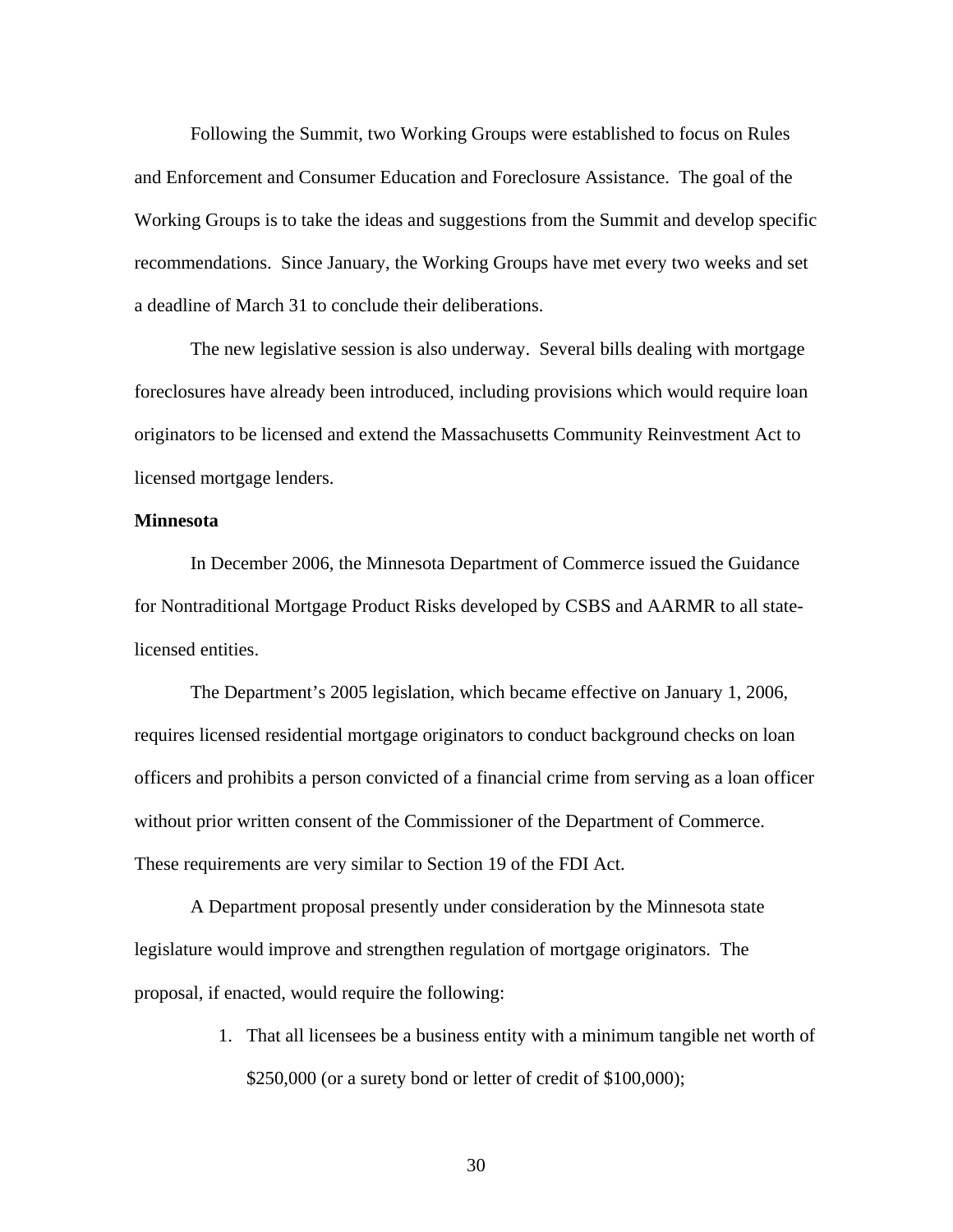- 2. Require an affirmation that they are in compliance with the background check requirement;
- 3. Require maintenance of a perpetual roster of loan officers that would be provided to the Department on demand;
- 4. Require loan officers to have 16 hours of education on state and federal mortgage laws before serving;
- 5. Give the Department of Commerce the authority to examine licensees and charge for these exams; and
- 6. Make mortgage fraud a specific crime in Minnesota, which is based upon a recent law passed in Georgia.

This proposal is expected to be enacted.

The Department of Commerce has recently halted a kickback scheme and imposed enforcement penalties of more than \$1 million on title insurance companies that set up sham affiliated businesses with real estate agents, mortgage originators and developers to get around state and federal laws prohibiting direct payments for referrals. The Department identified 35 affiliated business arrangements between First American and more than 600 referral partners that included real estate agents and brokers, mortgage originators, building contractors, land developers, and others.

#### **North Carolina**

 Earlier this month, the North Carolina Office of the Commissioner of Banks (NCCOB) issued Guidance on Nontraditional Mortgage Product Risks (NTM guidance) developed by CSBS and AARMR. The North Carolina NTM guidance included a specific discussion of how the NTM guidance fit within the state regulatory scheme, its application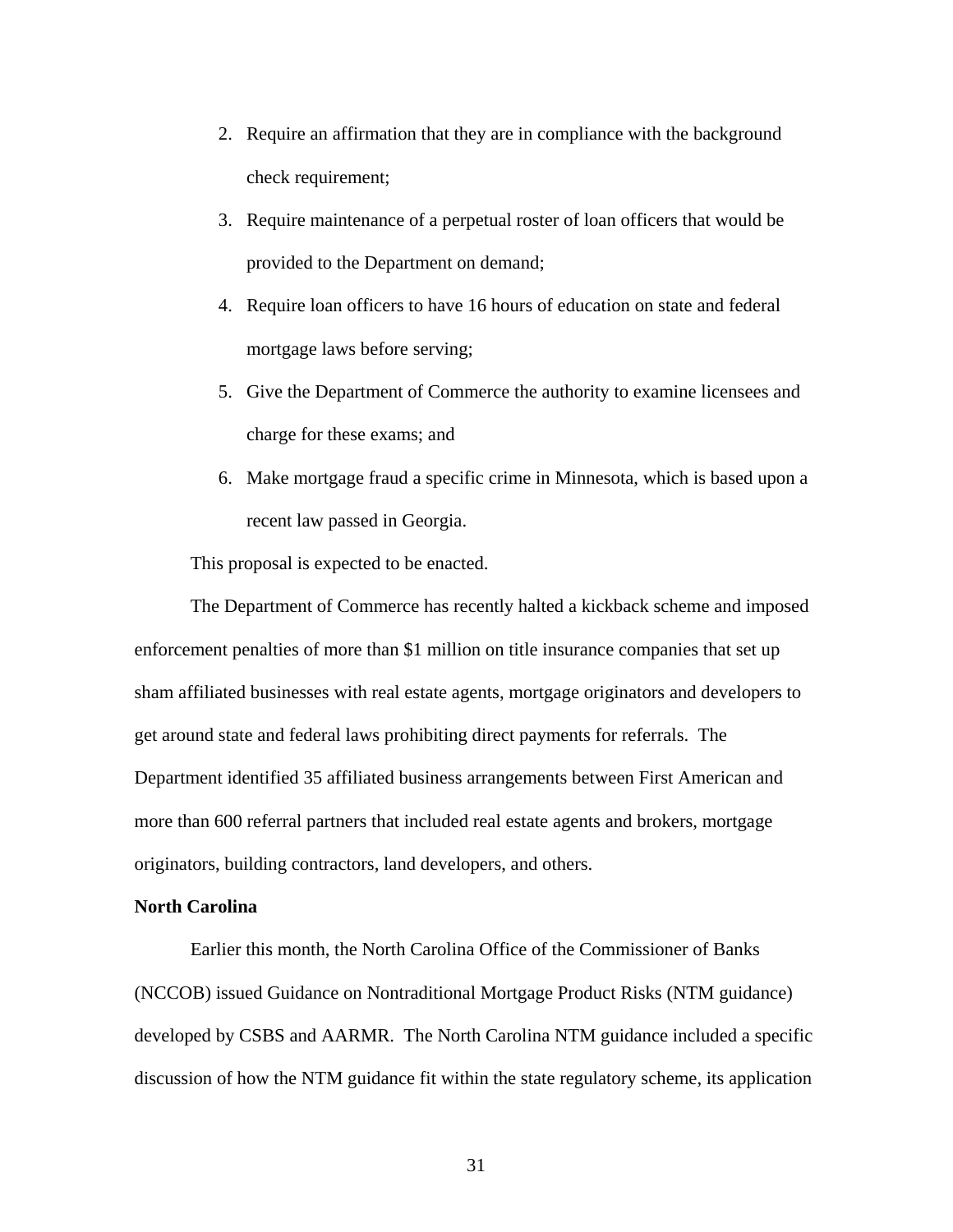to mortgage brokers and mortgage lenders in their different roles, and provided examination procedures used by state examiners to ensure compliance.

 This year, NCCOB has supported the introduction of two bills to the General Assembly to improve the mortgage market. The first bill would make mortgage fraud a felony under state law and would simplify prosecution of mortgage fraud at the state level. This legislation is modeled after the Georgia mortgage fraud law, the first of its kind. The second bill would require that all deeds of trust secured by residential property identify the name and license number of a mortgage broker, if one was involved in the transaction. This legislation is the result of a state legislative study commission on foreclosures that has met regularly over the past year.

 In addition to the legislative effort on mortgage fraud, NCCOB has hired three additional staff to pursue evidence of mortgage fraud. We have trained all of our mortgage examiners on mortgage fraud (through AARMR training) and have prioritized detecting fraud in our examination process.

 NCCOB has supported the development of improved standards in the mortgage brokerage business, through the encouragement of an industry-led certification program for mortgage broker firms.